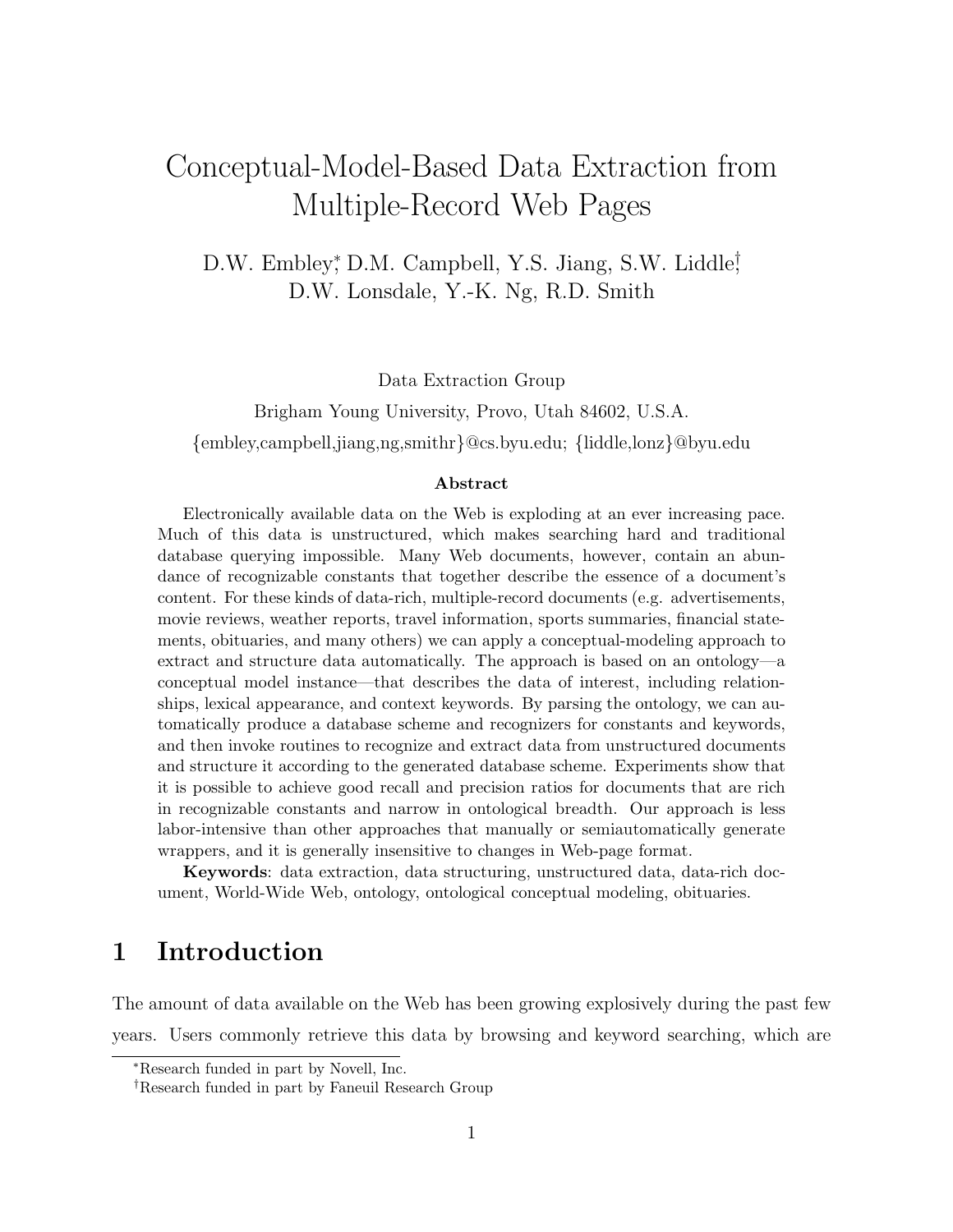intuitive, but present severe limitations [4]. Browsing is not suitable for locating particular items of data because following links is tedious, and it is easy to get lost. Furthermore, browsing is not cost-effective as users have to read the documents to find desired data. Keyword searching is sometimes more efficient than browsing but often returns vast amounts of data, farbeyond what the usercan handle.

To retrieve data more efficiently from the Web, some researchers have resorted to ideas taken from database techniques. Databases, however, require structured data. Yet most Web data is unstructured and cannot be queried using traditional query languages. To attack this problem, various approaches for querying the Web have been suggested. These techniques basically fall into one of two categories: querying the Web with Web query languages (e.g. [5]) and generating wrappers for Web pages (e.g. [6]).

In this paper, we discuss a novel approach to extracting and structuring data from documents posted on the Web. Our data extraction method is based on conceptual modeling, and, as such, this approach also represents a new direction for research in conceptual modeling.

Our approach specifically focuses on unstructured documents that are data rich, narrow in ontological breadth, and contain multiple records of information for the ontology. A document is *data rich* if it has a number of identifiable constants such as dates, names, account numbers, ID numbers, part numbers, times, currency values, and so forth. A document is *narrow in ontological breadth* if we can describe its application domain with a relatively small ontology. A document *contains multiple records for an ontology* if there is a sequence of chunks of information about the main entity in an ontology. None of these definitions is exact, but they express the idea that the kinds of Web documents we are considering have many constant values, are narrow in the domain they cover, and contain descriptions for several object instances that satisfy the ontology.

The unstructured documents we have chosen for illustration in this paper are obituaries. Figure 1 shows an example. An obituary is data rich, typically including several constants such as name, age, death date, and birth date of the decedent; a funeral date, time, and address; viewing and interment dates, times, and addresses; names of related people and family relationships. The information in an obituary is also narrow in ontological breadth, having data within a narrow domain of genealogical knowledge that can be described by a small ontological model instance. Obituaries generally appear in groups, being listed one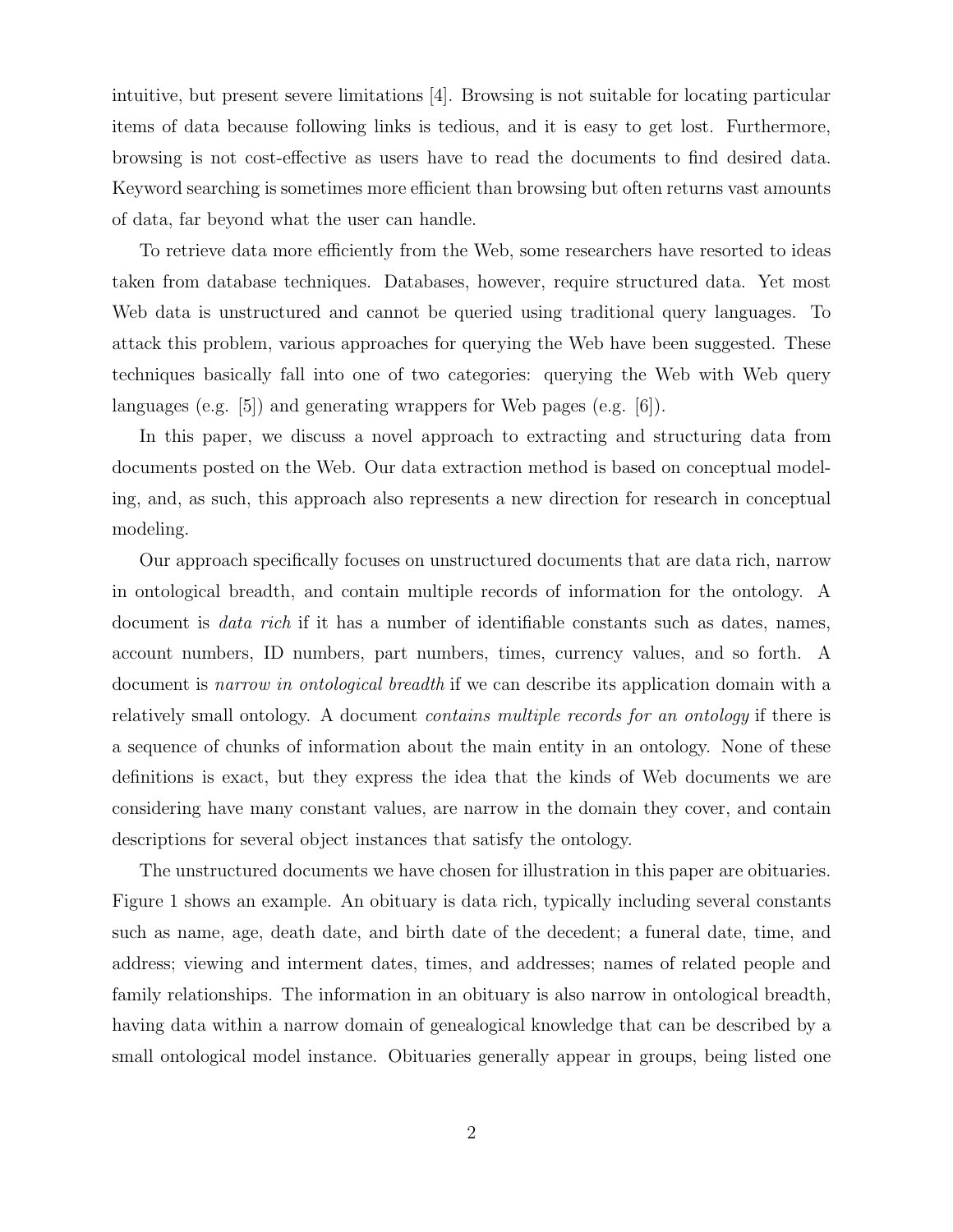#### Brian Fielding Frost

Our beloved Brian Fielding Frost, age 41, passed away Saturday morning, March 7, 1998, due to injuries sustained in an automobile accident. He was born August 4, 1956 in Salt Lake City, to Donald Fielding and Helen Glade Frost. He married Susan Fox on June 1, 1981.

He is survived by Susan; sons Jordan (9), Travis (8), Bryce (6); parents, three brothers, Donald Glade (Lynne), Kenneth Wesley (Ellen), Alex Reed, and two sisters, Anne (Dale) Elkins and Sally (Kent) Britton. A son, Michael Brian Frost, preceded him in death.

Funeral services will be held at 12 noon Friday, March 13, 1998 in the Howard Stake Center, 350 South 1600 East. Friends may call 5-7 p.m. Thurs day at Wasatch Lawn Mortuary, 3401 S. Highland Drive, and at the Stake Center from 10:45-11:45 a.m. Friday. Interment at Wasatch Lawn Memorial  $P_{\rm ark}$ 

Figure 1: A sample obituary.

after another on a single page.

Specifically, our approach consists of the following five steps. (1) We develop an ontological model instance over an area of interest. (2) We parse this ontology to generate a database scheme and to generate rules for matching constants and keywords. (3) To obtain data from the Web, we invoke a record extractor that divides an unstructured Web document into individual record-size chunks, cleans them by removing markup-language tags, and presents them as individual unstructured record documents for further processing. (4) We invoke recognizers that use the matching rules generated by the parser to extract from the cleaned individual unstructured documents the objects expected to populate the model instance. (5) Finally, we populate the generated database scheme by using heuristics to determine which constants populate which records in the database scheme. These heuristics correlate extracted keywords with extracted constants and use relationship sets and cardinality constraints in the ontology to determine how to construct records and insert them into the database scheme. Once the data is extracted, we can query the structure using a standard database query language.

To make our approach general, we fix the ontology parser, Web record extractor, keyword and constant recognizer, and database record generator; we change only the ontology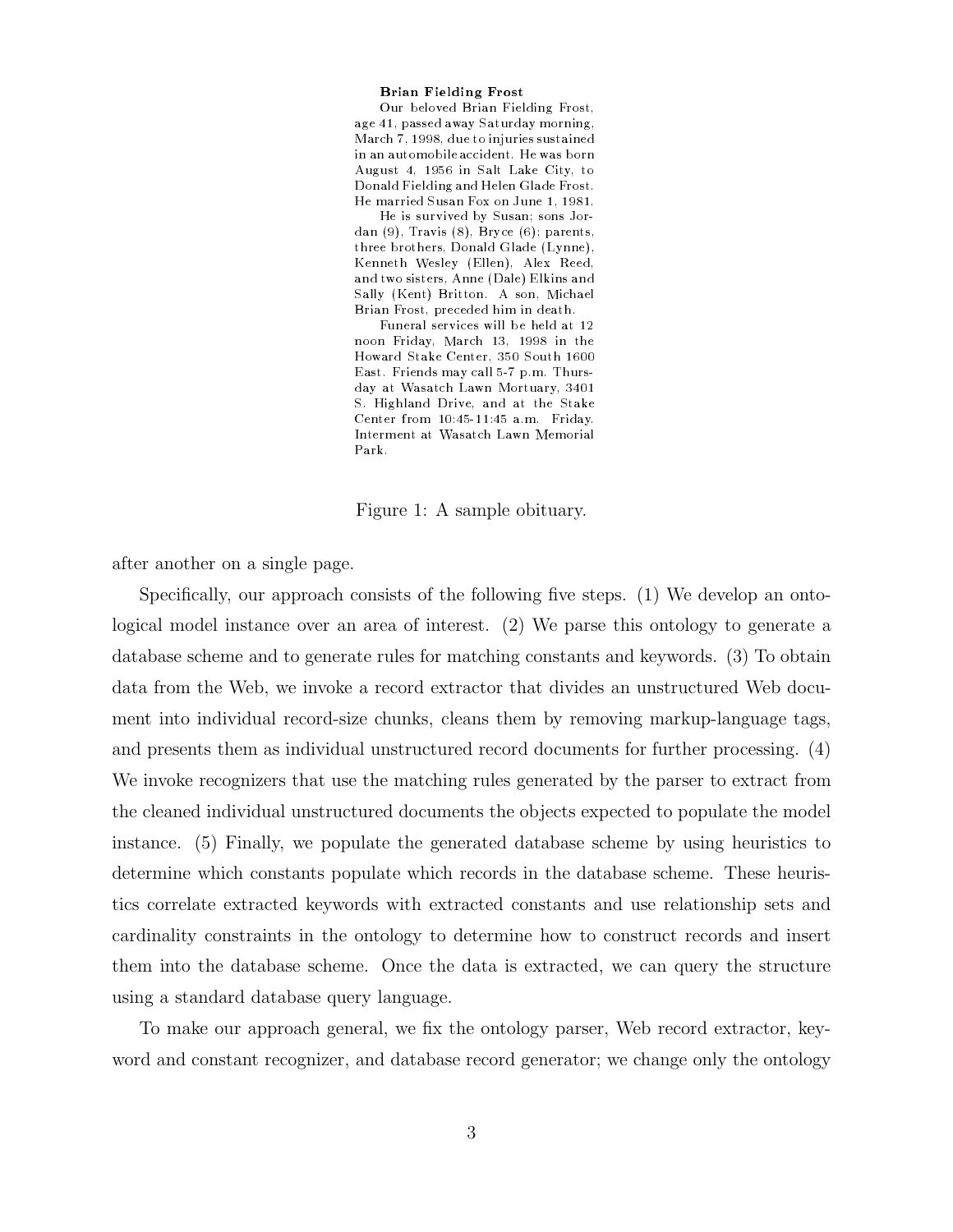as we move from one application domain to another. A significant contribution of our approach is that we only perform the manual step, ontology development, once for a particular domain. This ontology covers all Web pages for that domain, and is insensitive to changes in Web-page format. Other approaches that rely on HTML structure or the order of data within an unstructured record must specify multiple wrappers (one for each structure pattern), and when a Web page undergoes a format change (a common occurrence), such wrappers must be rewritten to accommodate the new format [20]. Our system generally does not rely on the order of data or the specific nature of a particular Web-page layout.

In an earlier paper [16], we presented some of these ideas for extracting and structuring data from unstructured documents. We also presented results of experiments we conducted on two different types of unstructured documents taken from the Web, namely, car ads and job ads. In those experiments, our approach attained recall ratios in the range of 90% and precision ratios near 98%. These results were encouraging; however, the ontology we used was very narrow, and was limited to a relatively flat database structure.

In this paper we enrich the ontology—the conceptual model—and we choose an application that demands more attention to this richer ontology. For example, our earlier model supported only binary relationship sets, but our current approach supports *n*-ary relationship sets. Furthermore, we enhance the ontology in two significant ways. (1) We adopt "data frames" as a way to encapsulate the concept of a data item with all of its essential properties. (2) We include lexicons to enrich our ability to recognize constants that are difficult to describe as simple patterns, such as names of people. Together, data frames and lexicons enrich the expressiveness of an ontological model instance. This paper also extends our earlier work by adding an automated tool for detecting and extracting unstructured records from HTML Web documents. We are thus able to fully automate the extraction process once we have identified a Web document from which we wish to extract data. Further enhancements are still needed to locate documents of interest with respect to the ontology and to handle sets of related documents that together provide the data for a given ontology. Nevertheless, the extensions we do add in this paper significantly enhance the approach presented earlier  $|16|$ . Some of these enhancements were discussed in  $|17|$ , but the present paper gives a more comprehensive elaboration.

We present the details of our approach as follows. We first provide a context for our research in Section 2 by showing how it aligns with the work of other researchers. In Sec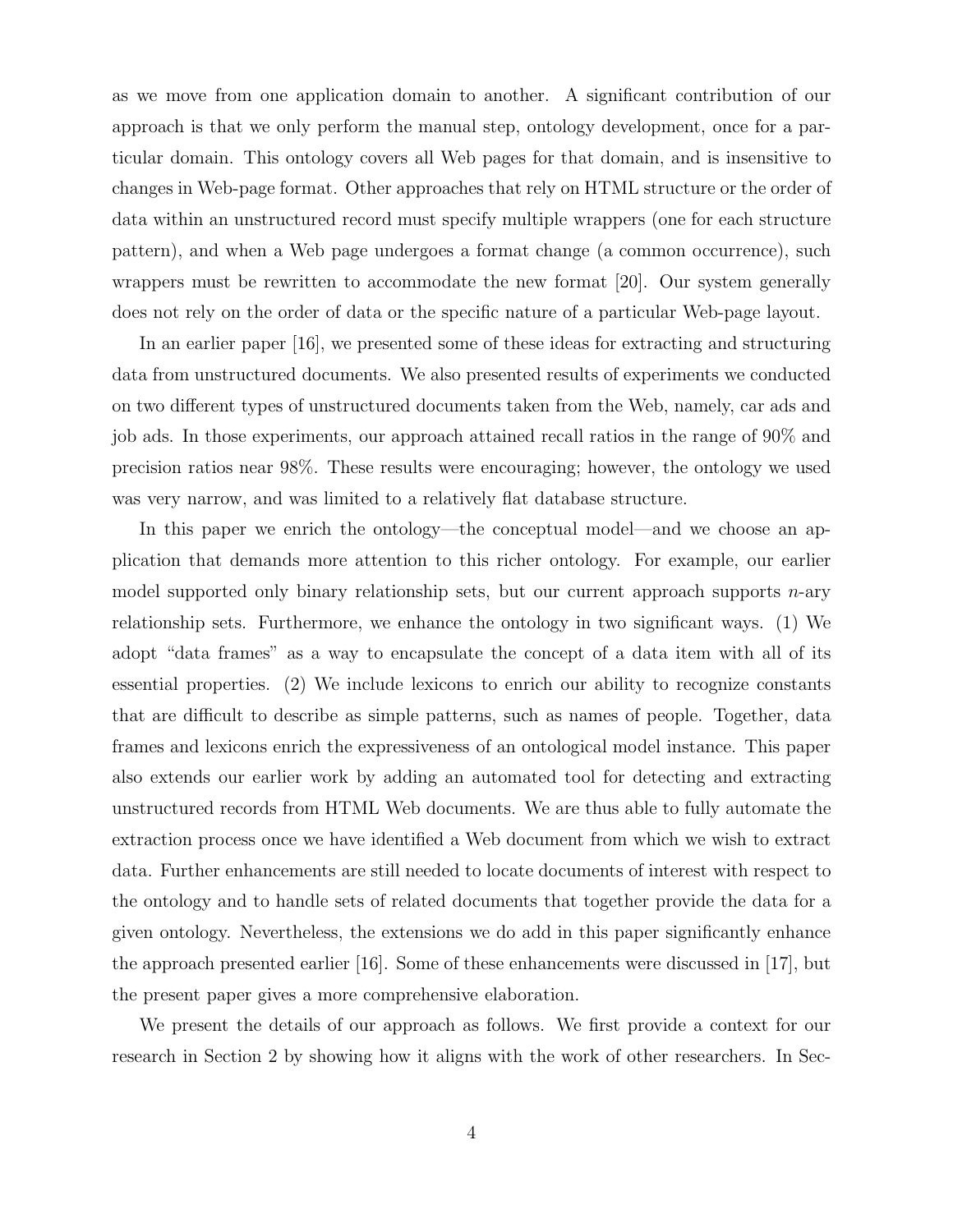tion 3, we discuss each of the component parts of our approach and show, for any given application ontology, how they work together to process data-rich, unstructured documents such as obituaries. In Section 4, we report results as recall and precision ratios for retrieved data for the experiment we conducted on obituaries; we also present experimental data supporting our claims of the generality of our approach. In Section 5, we state our conclusions.

### **2 Related Work**

With the explosion of textual information available in electronic form, a large research effort has sprung up in the database community around finding ways to make Web querying more powerful than keyword search and browsing. Recent efforts have taken several directions including virtual database technology, Web data modeling, wrapper generation, naturallanguage processing, semistructured data, and Web queries.

Junglee coined the phrase "virtual database technology" [20]. Just as "virtual memory" makes the disk an extension of main memory, "virtual database technology" makes external data an extension of the database. Junglee developed a sophisticated proprietary system to extract information from Web pages; one part of their system uses hints provided by HTML tags. In contrast, we extract information from Web pages using hints provided by an ontology. We only use HTML tags in our record-boundary detection phase, not in the actual data extraction.

"Structured maps" are another technique to model Web-based information sources [12]. Similar to our ontological model instance, a semantic model provides a schema over a domain of interest. The schema is populated with information elements from the Web. [7] introduces a data model to describe the schema for a user view over information on the Web along with a set of languages for synthesizing the schema for the particular application and to manage and restructure data with respect to the schema. We have not yet gone beyond populating a database with extracted values and tuples. Our work differs from those that populate databases by hand, because in ourapproach the same ontology can be used to extract data from multiple Web pages requiring minimal changes (if any at all), even for Web pages authored in different styles.

The most common way to extract information from the Web is by generating a *wrapper*, which parses unstructured data and then maps it into a structured or semistructured form.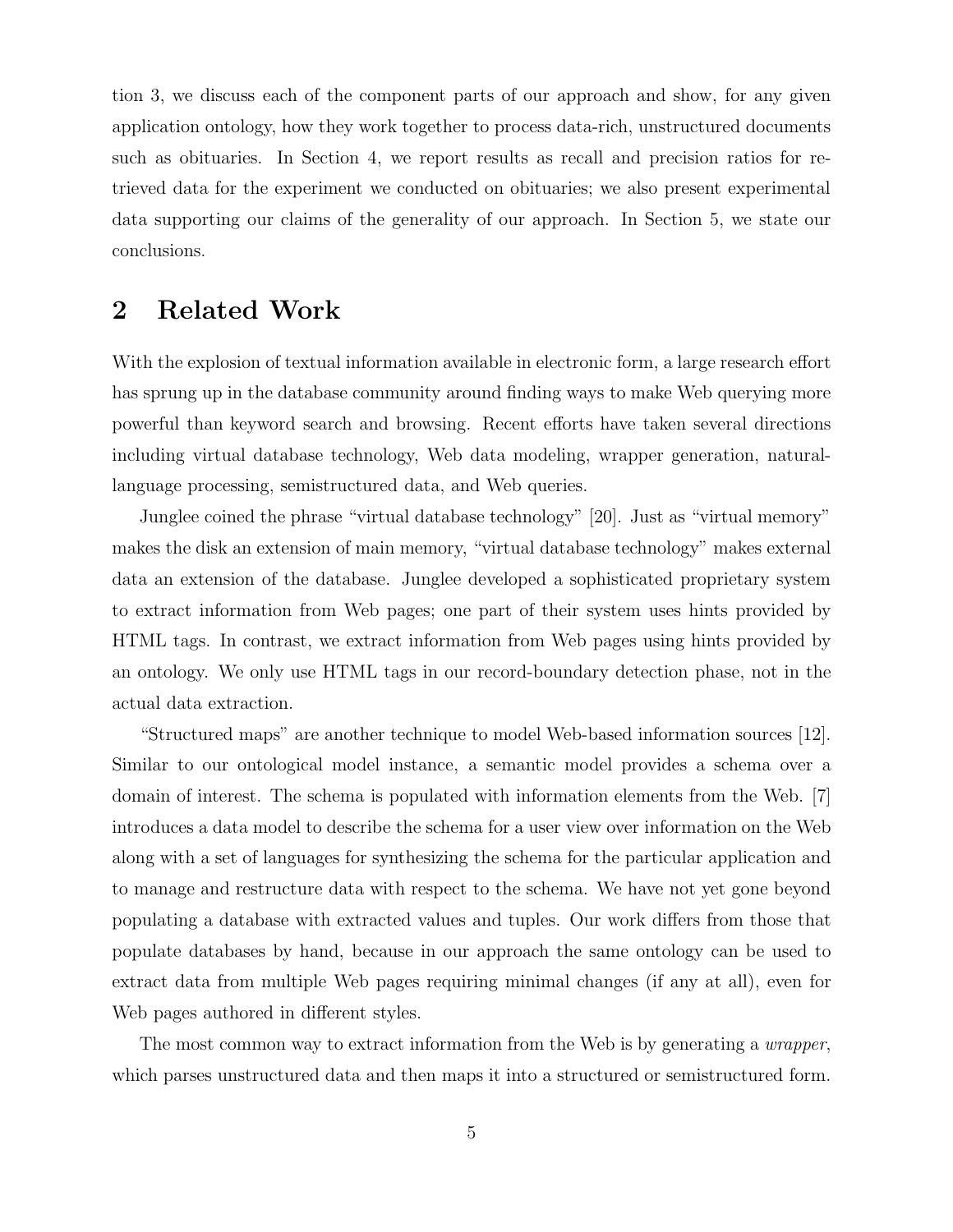If the mapped form is structured, then standard query languages such as SQL are used to query the extracted information. If the mapped form is semistructured, then special semistructured query languages are used [1, 2, 9]. Wrappers can be written by hand, as they were in the TSIMMIS project [10] (whose main thrust was information integration). Wrappers can also be written semiautomatically. Approaches to semiautomatic wrapper generation include generators using (i) hand-coded specialized grammars [1], (ii) formatting information [6, 21], (iii) page grammars [7], and (iv) concept definition frames [29]; these approaches are all similar. Wrappers have been written either fully manually [8, 20, 21], or with some degree of automation [3, 6, 13, 23, 30]. Hand generation and semiautomatic generation have two disadvantages: (i) the amount of work to create the initial wrapper, and (ii) the amount of work required to update the wrapper when a source document changes. Although we also produce wrappers in our work, our approach differs fundamentally; our work uses conceptual modeling to control the information-extraction process. In our approach, wrapper generation is fully automatic once the conceptual-model instance representing the application ontology has been written.

Natural-language processing (NLP) systems (particularly in the information-extraction subfield as described in [11]) find relevant information in natural-language documents while ignoring irrelevant information. To find relevant information, NLP systems apply such techniques as filtering, part-of-speech tagging, parsing, lexical semantic tagging, building relationships among phrasal and sentential elements, and producing a grammatically coherent framework. In the NLP approach, natural language is the dominant guide; in our approach, an ontology expressed as a conceptual model is the dominant guide. Unlike many NLP systems, our work does not attempt to extract "deep-level understanding" and our work does not depend upon complete sentences. Our approach is more appropriate for Web pages that publish information (like classified ads) which rarely contains complete sentences.

"Case frames" [30] are a middle ground between classical NLP approaches and wrapperbased approaches. Case frames parse Web pages into coherent segments based on page layout cues. These "sentence-length" segments of text are then fed into a NLP system that relies on a semantic lexicon for the domain of interest instead of using part-of-speech tagging. The output is a case frame, from which a populated relational database could be generated. Although case frames have some similarities to our ontology-based approach,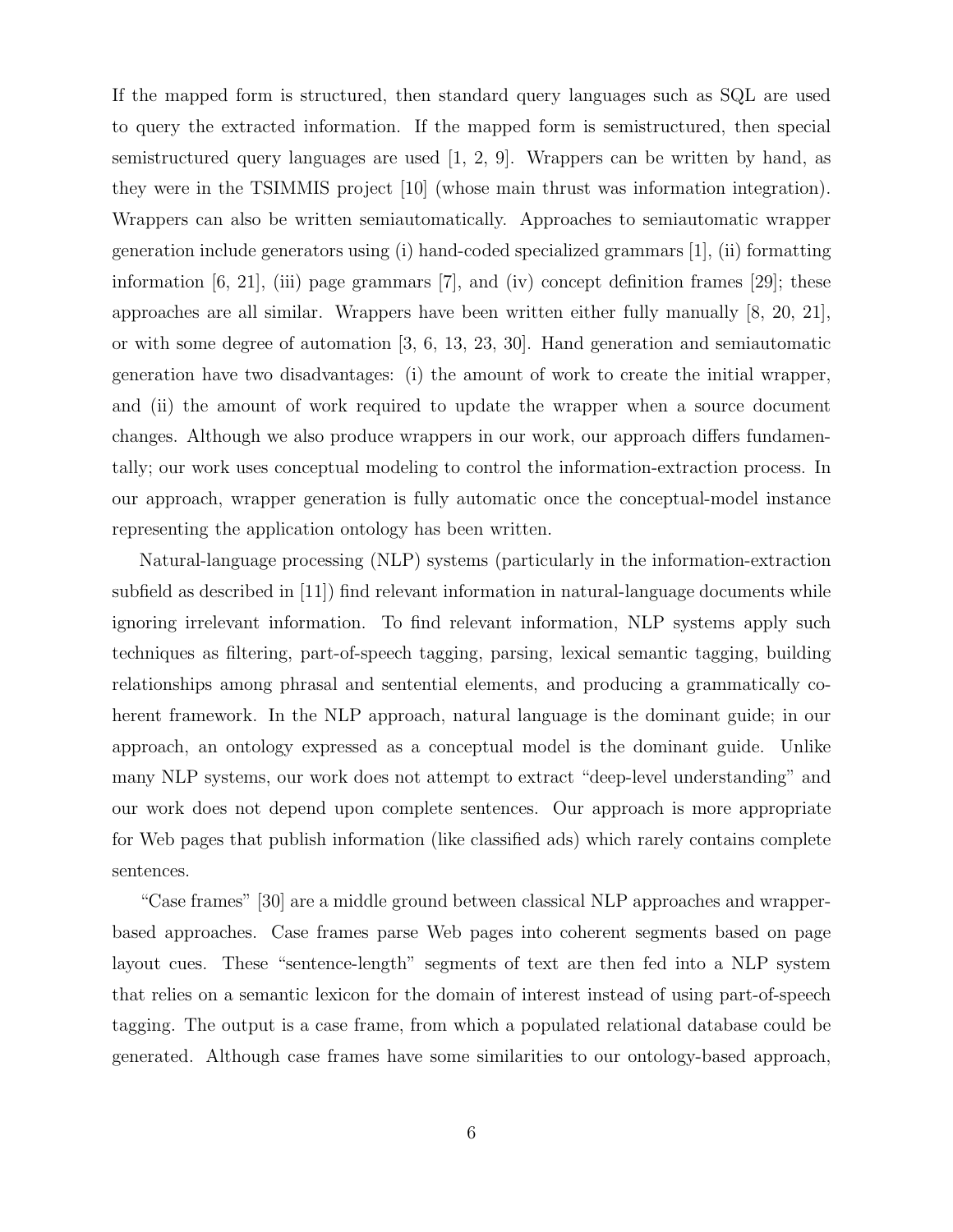the approaches are quite different: we are guided by a domain ontology; they are guided by NLP techniques.

"Concept definition frames" [29] are also used to extract information from text-based data sources. Concept definition frames are similar to the object definitions ("data frames") in our conceptual model. However, our conceptual-model approach is richer; for example, we include cardinality constraints, which are used in our heuristics for composing extracted attribute values into object structures.

Our experimental data comes from the Web. We believe that our techniques are useful for extracting and structuring Web information. Our approach, however, does not constitute a query language that is "Web aware" [5, 22, 24, 27, 28], Instead, once we populate our model instance and produce a database, we can perform queries using standard query languages such as SQL.

### **3 Web Data Extraction and Structuring**

Figure 2 shows the overall process we use for extracting and structuring Web data. As depicted in the figure, the input (upper left) is a Web page, and the output (lower right) is a populated database. Figure 2 shows the application ontology as an independent input describing the application of interest. When applications change (for example from car ads, to job ads, to obituaries), it suffices to change the ontology, in order to apply the process to Web pages associated with the new application. Everything else remains the same: the routines that extract records, the routines that parse the ontology, the routines that recognize constants and keywords, the routines that generate the populated database instance—*none of these routines change*. In this way, our process is generally applicable to any domain.

We proceed by describing in succeeding subsections each major component of Figure 2.

### **3.1 Ontological Specification**

As Figure 2 shows, the application ontology consists of an object-relationship model instance, data frames, and lexicons. An ontology parser takes this information as input and produces constant/keyword matching rules and a database description as output. First we describe our object-relationship model; then we describe data frames and lexicons.

Figure 3 gives the object-relationship model instance for our obituary application in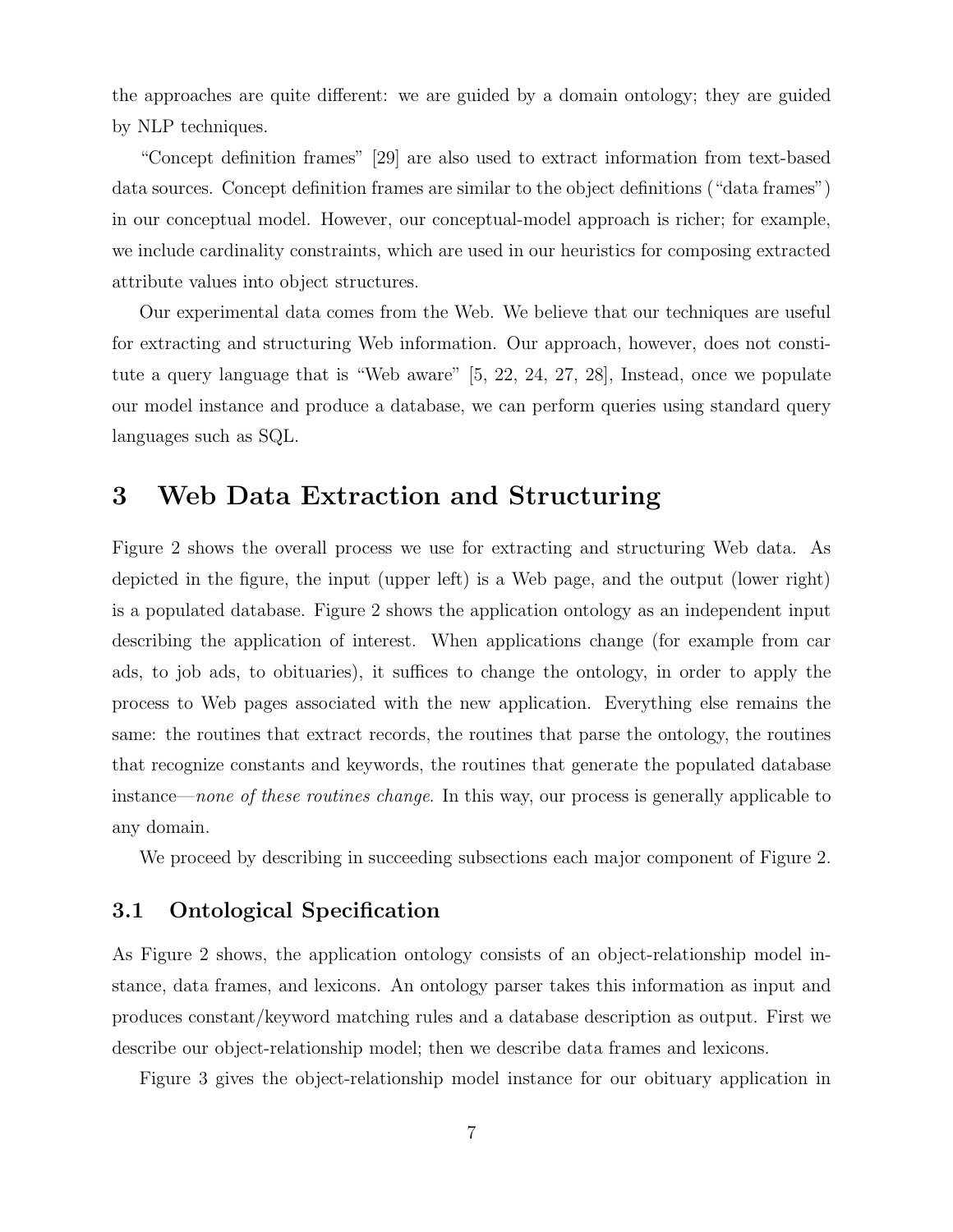

Figure 2: Data extraction and structuring process.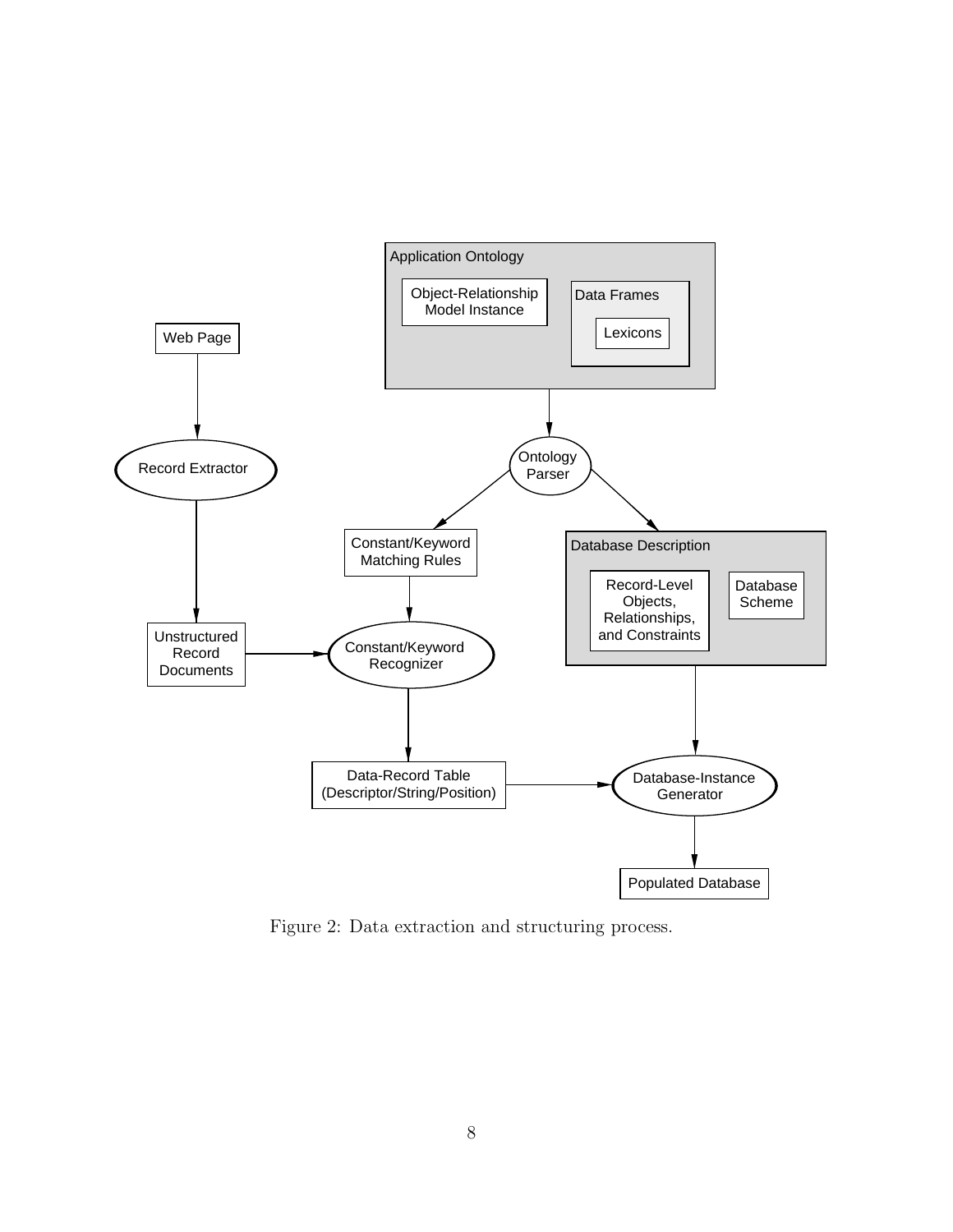graphical form; Figure 4 displays excerpts of this model instance in its equivalent textual form. We use the Object-oriented Systems Model (OSM) [15] for our object-relationship model. We briefly discuss four aspects of OSM: (1) object sets, (2) relationship sets, (3) participation constraints, and (4) generalization/specialization.

- 1. **Object Sets.** Rectangles represent sets of objects; dotted rectangles represent lexical object sets (such as *Age* and *Birth Date* whose objects have identifiers that represent themselves); solid rectangles represent nonlexical object sets (such as *Deceased Person* and *Viewing* whose objects are object identifiers that represent nonlexical real-world entities).
- 2. **Relationship Sets.** Lines connecting rectangles represent sets of relationships; binary relationship sets have a verb phrase and reading-direction arrow (e.g. *Funeral is on Funeral Date* names the relationship set between *Funeral* and *Funeral Date*); *n*-ary relationships have a diamond and a full descriptive name that includes the names of its connected object sets.
- 3. **Participation Constraints.** Participation constraints (located near connection points between object sets and relationship sets) designate the minimum and maximum number of times an object in the set participates in the relationship. For example, the *1..\** near *Age* indicates that an age must associate with at least one decedent, and perhaps many.
- 4. **Generalization/Specialization.** A colon (:) afteran object-set name (e.g. *Birth Date: Date*) denotes that the object set is a specialization (e.g. the set of objects in *Birth Date* is a subset of the objects in the implied *Date* object set).

For our ontologies, an object-relationship model instance gives both a global view (e.g. across all obituaries) and a local view (e.g. for a single obituary). We express the global view as an object-relationship model instance, as we described above. We then specialize the global view to a particular obituary by imposing additional constraints. We denote these specializing constraints by a "becomes" arrow  $(\rightarrow)$ . For example, in Figure 3, by adding "–*>* •", the *Deceased Person* object set: (a) becomes a single object, meaning that in an obituary there is exactly one decedent of interest, and (b) the *1..\** participation constraint on both *Deceased Name* and *Relative Name* becomes *1*. These specializing constraints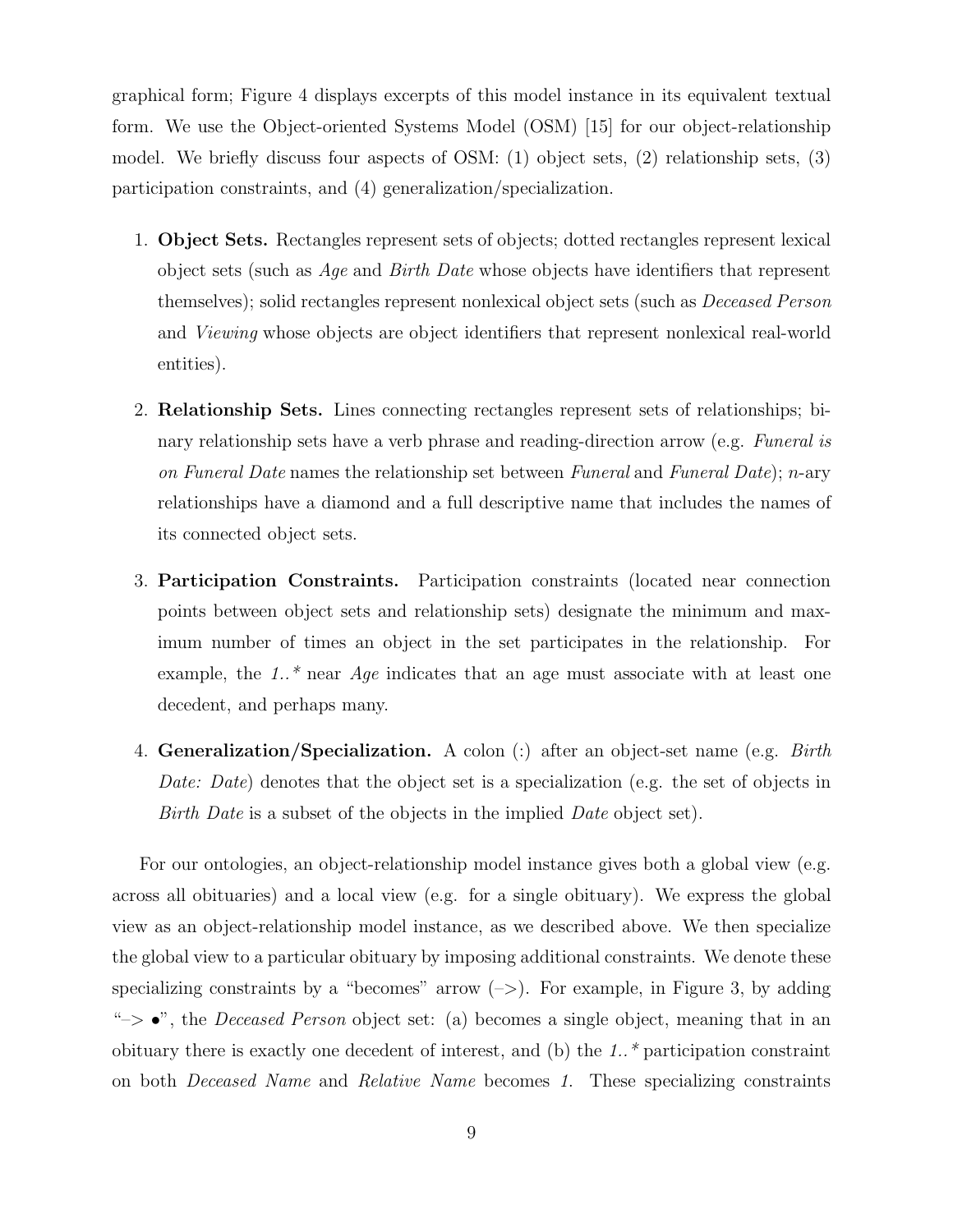

Figure 3: Sample object-relationship model instance.

```
Deceased Person [-> object];
Deceased Person [1] has Deceased Name [1..* -> 1];
...
Deceased Person [0..*] has Relationship [1..*] to Relative Name [1..* -> 1];
...
Funeral [0..1] is on Funeral Date [1..*];
...
Birth Date, Death Date, Interment Date, Viewing Date, Funeral Date : Date;
...
```
Figure 4: Sample textual object-relationship model instance.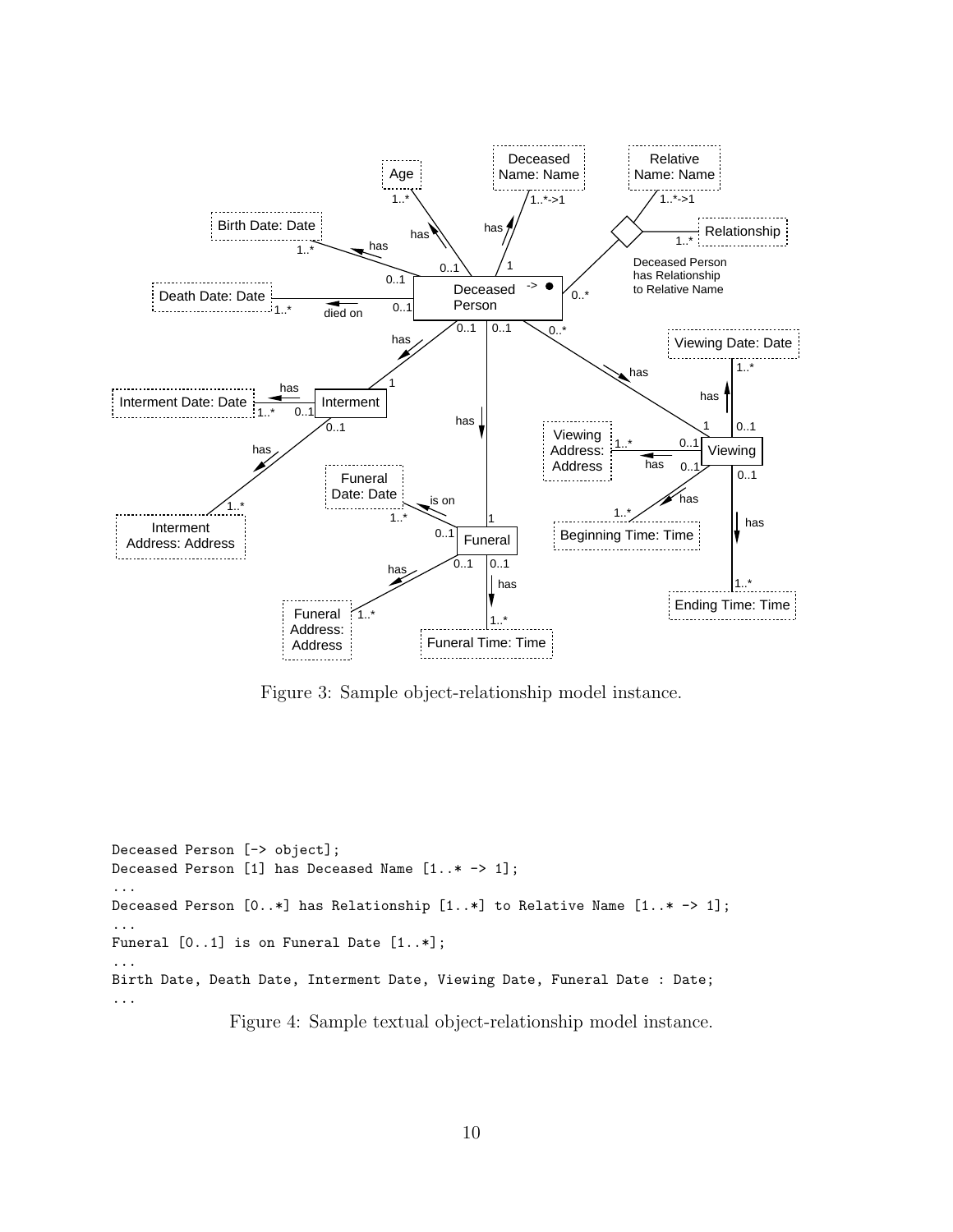declare that a name either identifies the decedent or the family relationship of a relative of the decedent<sup>1</sup>. From these specializing constraints the system derives facts about individual obituaries; for example, it now knows that there is only one funeral, there is only one interment, there may be several viewings, there may be several relatives.

Since a model-equivalent language has been defined already for OSM [25], we can faithfully convert any OSM model instance to an equivalent textual form. We use the textual representation for parsing. Figure 4 shows part of the sample ontology written as text.

We now describe data frames. Whether an object set is lexical or nonlexical depends on whether its associated data frame [14] describes a set of possible strings as objects for the object set. In general, a *data frame* describes the relevant knowledge about an object set. If a data frame is for a lexical object set, it describes the string patterns for its constants (member objects). For example, date data frames match dates using regular expressions, and name data frames match names using a combination of regular expressions and lexicons of common first names and last names. Whether lexical or nonlexical, an associated data frame can describe context keywords that indicate the presence of an object in an object set. For example, "died" and "passed away" may be context keywords for *Death Date*; "buried" may be a context keyword for *Interment*. A data frame for a lexical object set also defines common representation conversion routines, but its main emphasis is on recognizing constants/keywords.

Figure 5 shows partial data frames for *Name*, *Relative Name*, and *Relationship*. A numberin brackets (e.g. *80* in the *Name* data frame) designates the longest expected constant for the data frame; the system uses this number to generate upper bounds for declarations in our database scheme. A data frame also declares constant patterns, keyword patterns, and lexicons of constants. A pattern can be declared to be case sensitive/insensitive. Patterns are written using Perl 5 regular expression syntax. The lexicons referenced in *Name* in Figure 5 are external files consisting of a simple list of names: *first.dict* contains 16,167 first names from "aaren" to "zygmunt" and *last.dict* contains 16,522 last names from "aalders" to "zywiel". To use these lexicons, a pattern in *first.dict* is referred to as *First*; a pattern in *last.dict* is referred to as *Last*. Our rule for *Name* says that the first constant must match one of the names in the first-name lexicon, followed by one or more white-space characters, followed by one of the names in the last-name lexicon. A second rule for *Name* allows a

<sup>1</sup>Without the specializing constraints we would not be able to make the stronger assertion that a name functionally determines a decedent or a relative.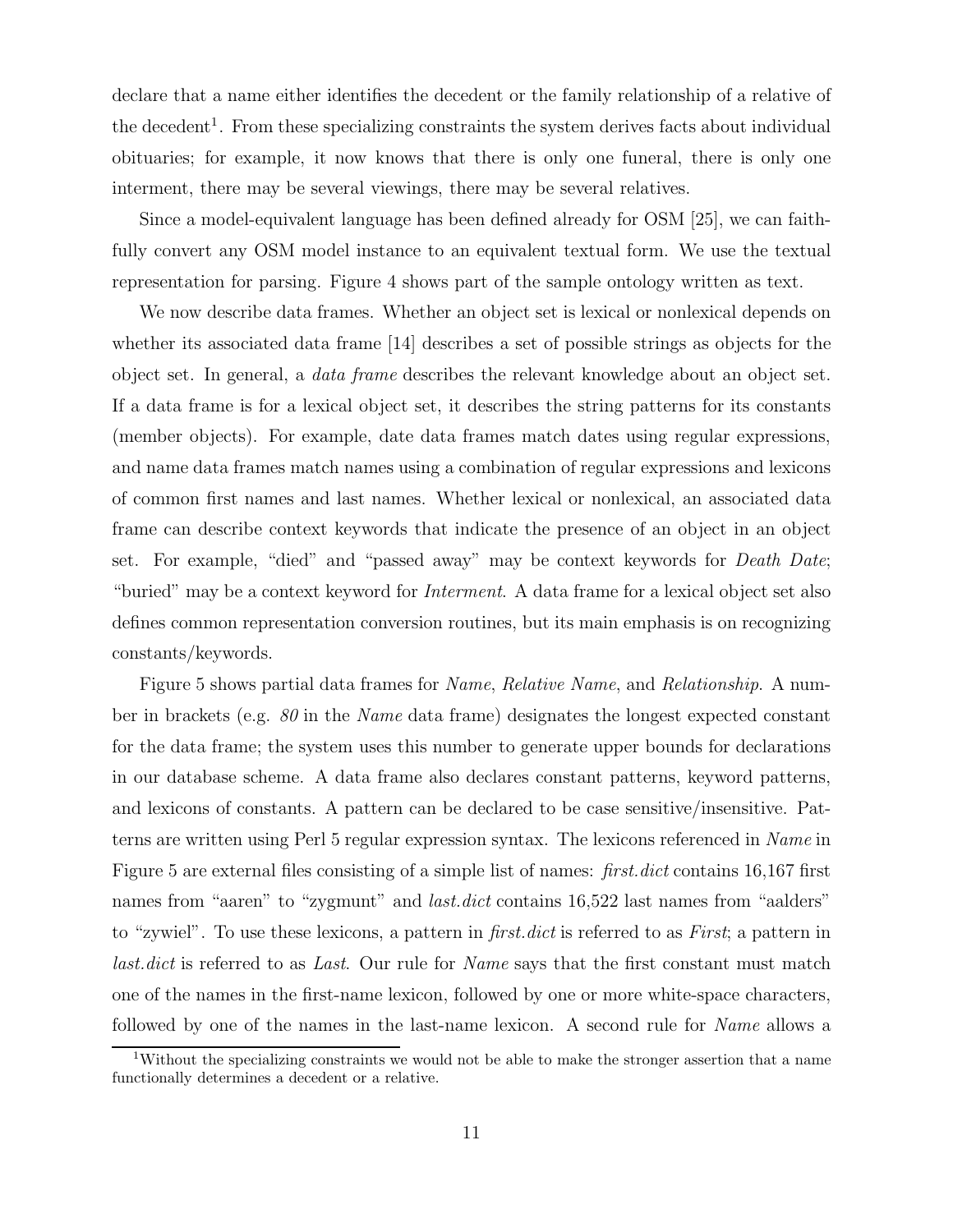```
Name matches [80] case sensitive
    constant
              { extract First, "\s+", Last; },
               ...
              { extract "[A-Z][a-zA-Z]*\s+([A-Z]\.\s+)?", Last; },
               ...
    lexicon {
                First case insensitive;
                filename "first.dict";
              },{
                Last case insensitive;
                 filename "last.dict";
              };
end;
Relative Name matches [80] case sensitive
    constant { extract First, "\s*\(", First, "\)\s*", Last;
                substitute "\s\ast\((\ulcorner)\urcorner\ast\urcorner)" -> "";
               ...
end;
...
Relationship matches [14]
    constant
              \label{lem:convex} \{ \, \, \text{extract} \, \, \text{"brother"}; \, \, \text{context} \, \, \text{"bbrothers?} \, \text{b"; } \, \} \, ,{ extract "sister"; context "\bsisters?\b"; },
               ...
              { extract "step-?father"; context "\bstep-?father\b";
                                             filter "-"; },
              { extract "\bstepfather\b"; }
               ...
    keyword "\bspouse\b",
             "\bmarried\b",
             ...
end;
...<br>Figure 5: Sample data frames.
```
...

pattern to match a string of letters starting with a capital letter (i.e. a first name, not necessarily in the first-name lexicon), followed by white space, optionally followed by a capital-letter/period pair (a middle initial), followed by white space and one of the names in the last-name lexicon.

The *Relative Name* data frame in Figure 5 is a specialization of the *Name* data frame. In many obituaries, spouse names of blood relatives appear parenthetically inside names. In Figure 1, for example, we find "Anne (Dale) Elkins". Here, Anne Elkins is the sister of the decedent, and Dale is the husband of Anne. To extract the name of the blood relative, the *Relative Name* data frame applies a substitution that discards the (optional) parenthesized name when it extracts a relative name. Besides *extract* and *substitute*, a data frame may also use *context* and *filter* clauses, which are illustrated in the *Relationship* data frame. A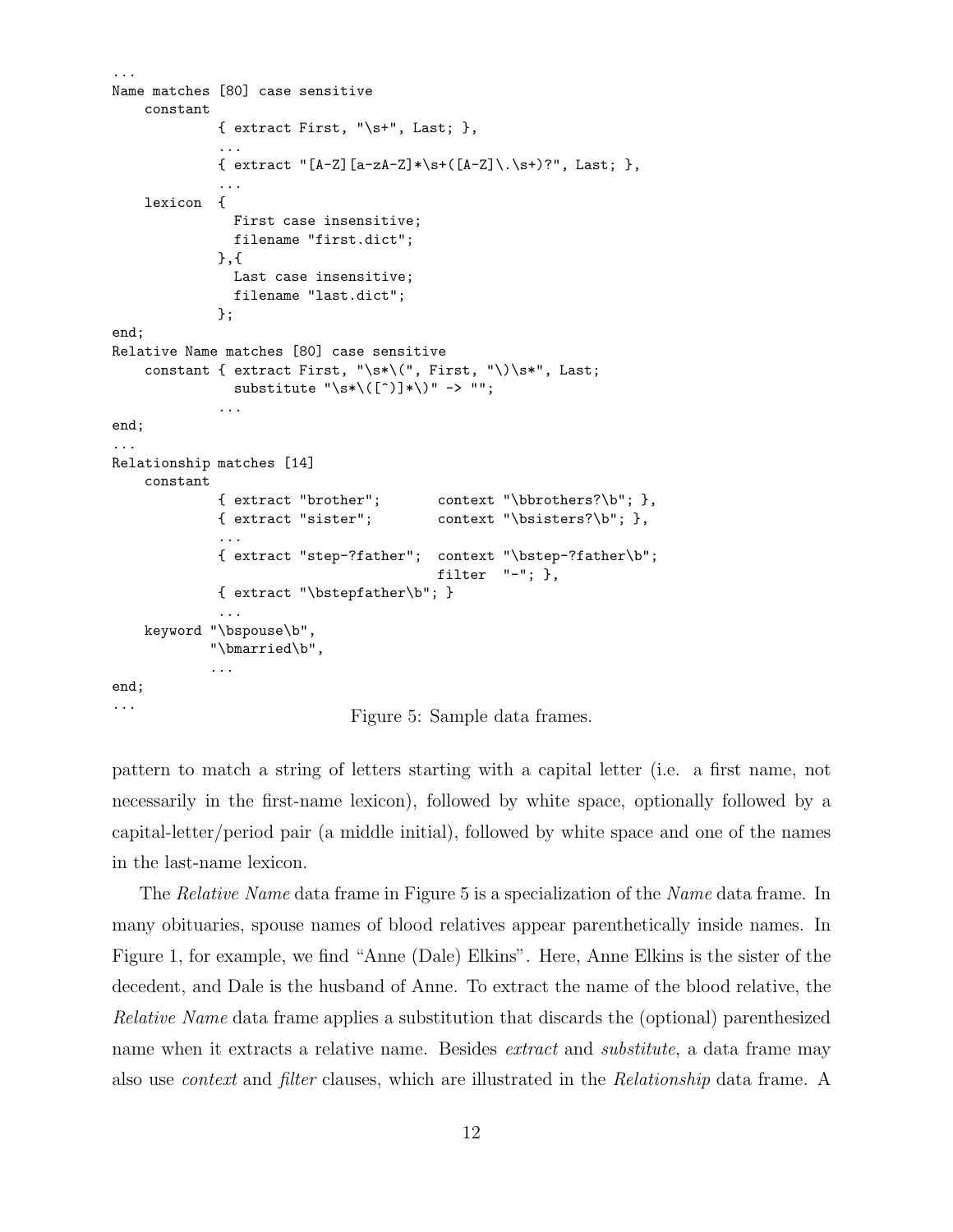*context* clause defines the context for an extraction; a *filter* clause defines what to filter out for an extraction. The third rule in the *Relationship* data frame in Figure 5 has context and filter clauses indicating that if the system finds "... step-father...", it extracts "step-father" and filters out the hyphen, leaving "stepfather". Thus constants extracted using this rule are treated the same as constants extracted using the fourth rule for *Relationship* (which only matches the word "stepfather" without a hyphen).

### **3.2 Unstructured Record Extraction**

In our data extraction approach, obtaining pages of interest from the Web is done in two steps: (1) identify pages containing multiple records of interest with respect to the given application ontology, and (2) separate the information on such pages into records. A record is a chunk of data that represents one instance of the main item specified in the ontology. For obituaries, these two steps become: (1) find pages containing obituaries, (2) partition these pages into individual obituaries. We are still working on the first problem: identifying pages with multiple records of interest; we do not report on this work here. Instead, we assume we are given HTML pages containing multiple records of interest with respect to the ontology.

Our approach (1) builds a tree of the page's structure, (2) heuristically searches the tree for the subtree most likely to contain the records, and (3) heuristically finds the most likely separator among siblings in this subtree of records. Our HTML-tag tree approach is applicable both to Web pages created using an automated tool and to pages written manually. When an automated tool is used, there is a high likelihood that the use of HTML tags will be consistent across records. For HTML documents with multiple records that are generated manually, it is usually true that the creator of these documents follows certain patterns, though these patterns are not necessarily rigid or well-formed. To deal with inconsistency within a Web page and variation across individually consistent pages, we use multiple heuristics in identifying record separators. The experimental results of applying the different heuristics on randomly chosen sets of HTML documents show a high success rate in determining the correct record separators [18]. The results support our claim that the tag-tree approach is reliable and general. We now describe our implementation.

HTML tags define discrete regions within an HTML document. Some HTML start tags have corresponding end tags that together determine the boundary of a region in an HTML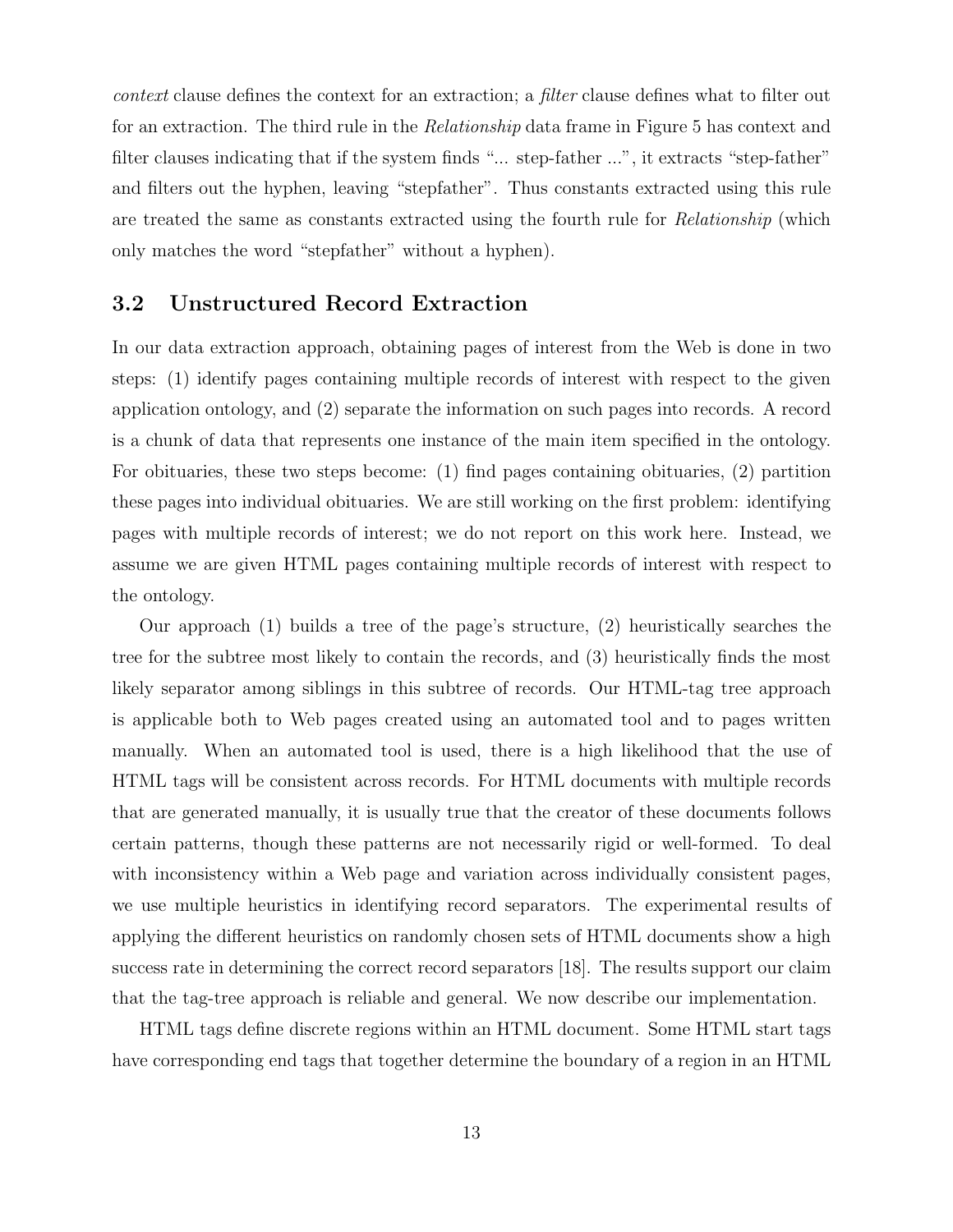

(a) A sample obituary HTML document .

(b) Tag-tree of HTML document in (a).

Figure 6: An HTML document and its tag-tree.

document. Between a start-tag/end-tag pair (or start-tag/implied-end-tag pair), other tags can be nested. Based on the nested structure of start and end tags, we build what is called a *tag tree*. Figure 6(a) gives part of a sample obituary HTML document, and Figure 6(b) gives its corresponding tag tree. Figure 6(a) shows that the tag pair  $\langle \text{html}\rangle$ - $\langle \text{html}\rangle$ surrounds the entire document; thus, *html* becomes the root of the tag-tree. Similarly, *title* is nested within *head*, which is nested within *html*; *body* (which has its own nested structure) is a sibling to *head*. The leaves nested within the *<td>-</td>* pair are the ordered sequence of sibling nodes *h1*, *h4*, *hr*, *h4*, .... A node in a tag tree contains the tag of each region and its associated text. Because of space restrictions we do not show text in Figure 6(b). But the text field for the *title* node would be "Classifieds"; the text field for the first  $h\phi$  field following the first ellipsis in the leaves would be the obituary for Brian Fielding Frost.

To detect the region in the document containing the records of interest, we search the tag tree for the subtree with the largest fan-out—*td* in Figure 6(b). Call this subtree *S*. If a document matches the desired profile (i.e. it contains many records of interest), *S* generally contains the records we wish to extract<sup>2</sup>. Other portions of the tag tree likely contain page headers or trailers. To extract records we restrict our attention to *S*, and we look foran HTML tag that separates records in *S*. Tags that are direct children of the root of *S* are called *candidate tags* (*h1*, *h4*, and *hr* in ourexample). We discard any candidate tags that

<sup>&</sup>lt;sup>2</sup>This property is a consequence of our key assumption that the Web page contains multiple records of interest. Given this assumption, it is highly unlikely that the largest-fan-out subtree does not contain the multiple records of interest. In our experiments, we never found such a pathological example.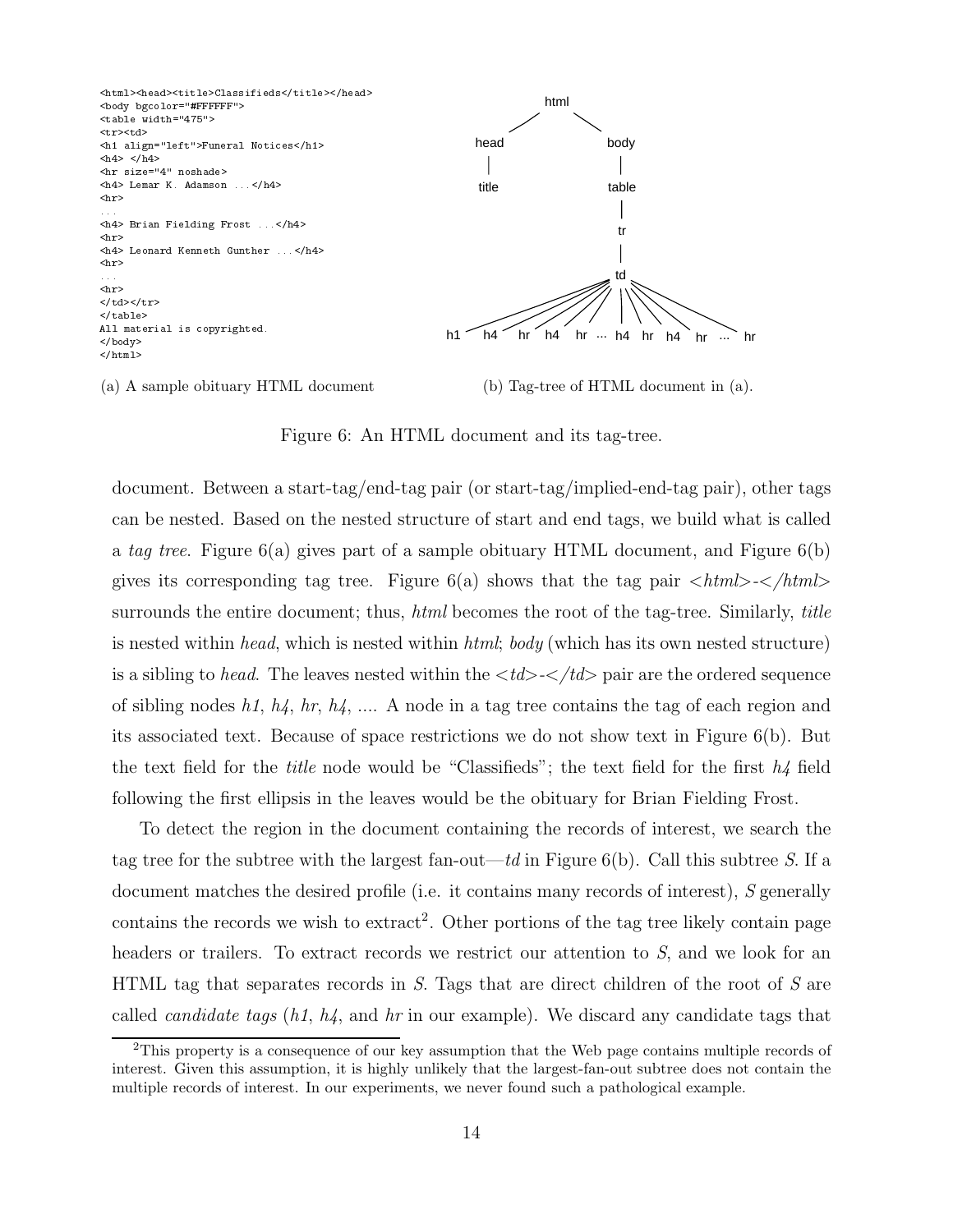occurrelatively few times  $(h1 \text{ in this case}).$ 

To discover the record separator, we independently rank the candidate tags using the following five heuristics.

- *HC* is the *Highest Count* heuristic. It ranks the candidate tags on the number of occurrences. *HC* assumes that the separator tag occurs frequently when there are many records.
- *IS* is the *Identifiable Separator* heuristic. It uses a predetermined list of ranked HTML separator tags. Both hand-created HTML documents and tool-generated HTML documents tend to use common separator tags consistently. Our current list is **hr**, **td**, **tr**, **a**, **table**, **p**, **br**, **h4**, **h1**, **strong**, **b**, **i**.
- *SD* is the *Standard Deviation* heuristic. It assumes that records are similar in size. Candidate tags are ranked in order of the standard deviation of included plain text between identical tags.
- *RP* is the *Repeating Pattern* heuristic. It assumes that divisions between records are formed by several tags that consistently occur in the same order (e.g. a **br** followed immediately by an **hr**). If a tag pair *<*a*><*b*>* occurs at a record boundary and *<*a*>* is the record separator, then the count for the pair *<*a*><*b*>* should be about the same as the number of occurrences of *<*a*>* alone. *RP* ranks tags based on how close the total number of occurrences comes to the total number of occurrences of a particular pair in which the tag occurs.
- *OM* is the *Ontology Matching* heuristic. It is based on the ontological content of a record. Our ontology tells which fields of a record are expected to occur once and only once. Such fields are called *record-identifying fields*<sup>3</sup>. *OM* counts the number of such record-identifying fields on a page, and then computes *X*, the average of the number of occurrences of each record-identifying field. *OM* ranks the candidate tags by how closely their number of occurrences corresponds to *X*.

Each of these individual heuristics produces a ranking of the candidate tags. We adopt *Stanford certainty theory* [26] to obtain a consensus heuristic. Stanford certainty theory requires "certainty factors." We use the certainty factors of Table 1. These factors were

<sup>3</sup>E.g. because of a specializing constraint, *Deceased Name* in Figure 3 is a record-identifying field.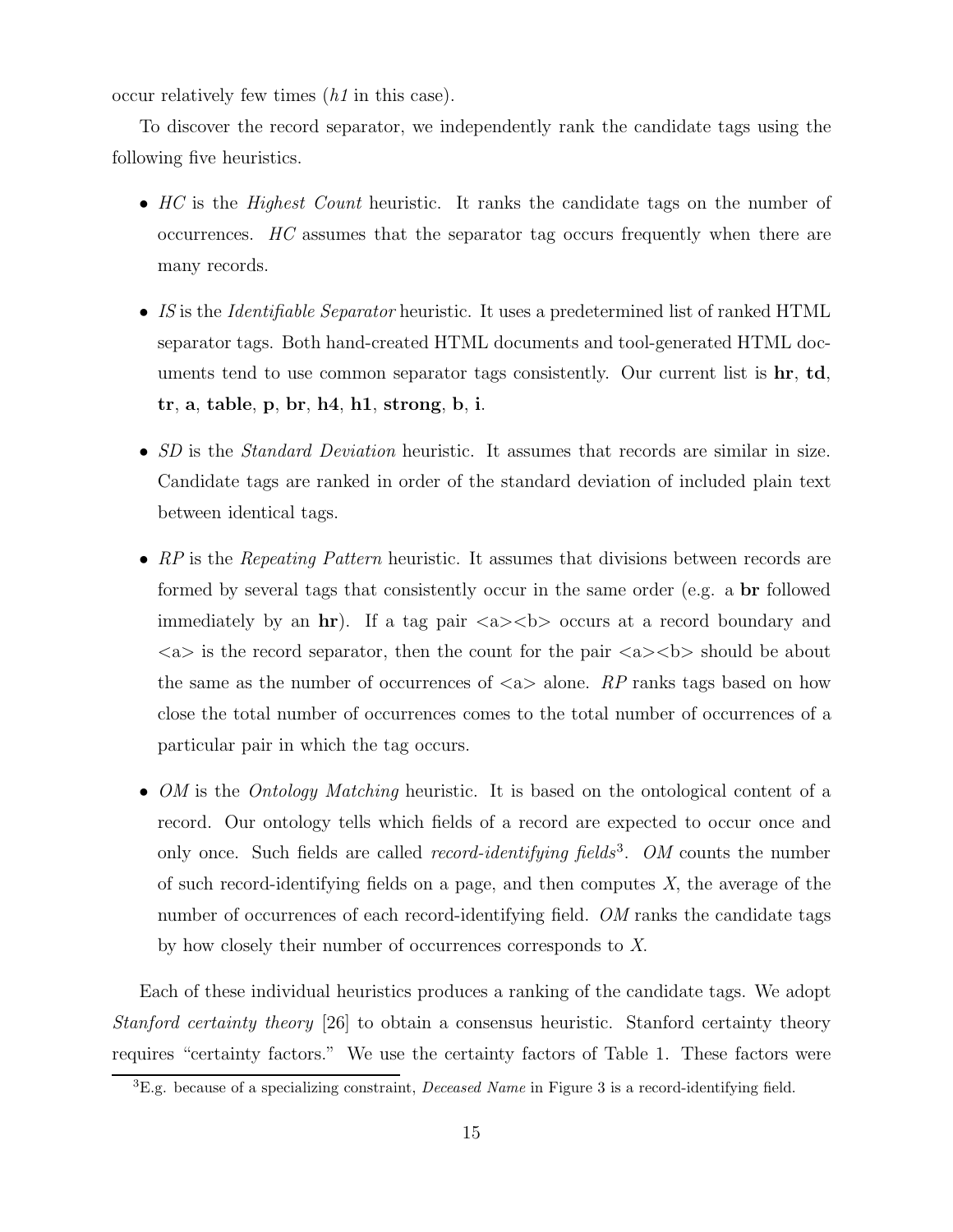| <i>Heuristic Approach Ranking</i> |          | 2                   |          |         |
|-----------------------------------|----------|---------------------|----------|---------|
| HТ                                | 49.0%    | $32.5\%$            | $16.5\%$ | $2.0\%$ |
| IТ                                | $96.0\%$ | $4.0\%$             | $0.0\%$  | $0.0\%$ |
| <b>SD</b>                         | $65.5\%$ | 22.5\%              | $12.0\%$ | $0.0\%$ |
| RP                                | 77.5%    | $\overline{12.5\%}$ | $9.0\%$  | $1.0\%$ |
| OМ                                | 84.5%    | $12.5\%$            | $2.0\%$  | $1.0\%$ |

Table 1: Certainty factors

obtained by running each of the individual heuristics against real data and checking the results by hand. The certainty factors in Table 1 assert, for example, that the *OM* heuristic ranked a correct separator first an average of 84.5% of the time, an incorrect separator first and a correct separator second an average of 12.5% of the time, and so forth.

The Stanford-certainty-theory formula for combining the five heuristics is

$$
a + b + c + d + e - a(b + c + d + e) - b(c + d + e) - c(d + e) - de+
$$
  

$$
ab(c + d + e) + ac(d + e) + bc(d + e) + de(a + b + c) -
$$
  

$$
abcd - abce - abde - acde - bcde + abcde
$$

where *a*, *b*, *c*, *d*, and *e* are the certainty factors, each determined by its corresponding individual heuristic.

Using the Stanford-certainty-theory formula with the certainty factors in Table 1, our algorithm determined a record separator correctly 100% of the time in the 120 Web pages we tried. The 120 pages include the pages used in the training set and those used in the test set<sup>4</sup>.

Once a separator tag  $t$  is found, the system inserts " $\# \# \# \# \#$ " surrounded by blank lines immediately after each occurrence of *t*. The system then removes all HTML tags, to yield the records of interest separated by five pound signs. Figure 7 shows the records produced for the sample HTML document of Figure  $6(a)$ . In Figure 7 the obituaries (the records of interest) occur between pairs of separators. Header and trailer information occurs before the first separator and after the last separator.

<sup>&</sup>lt;sup>4</sup>The Web pages came from newspaper sites geographically distributed throughout the United States and contained records from several different application domains. See [18] for further details.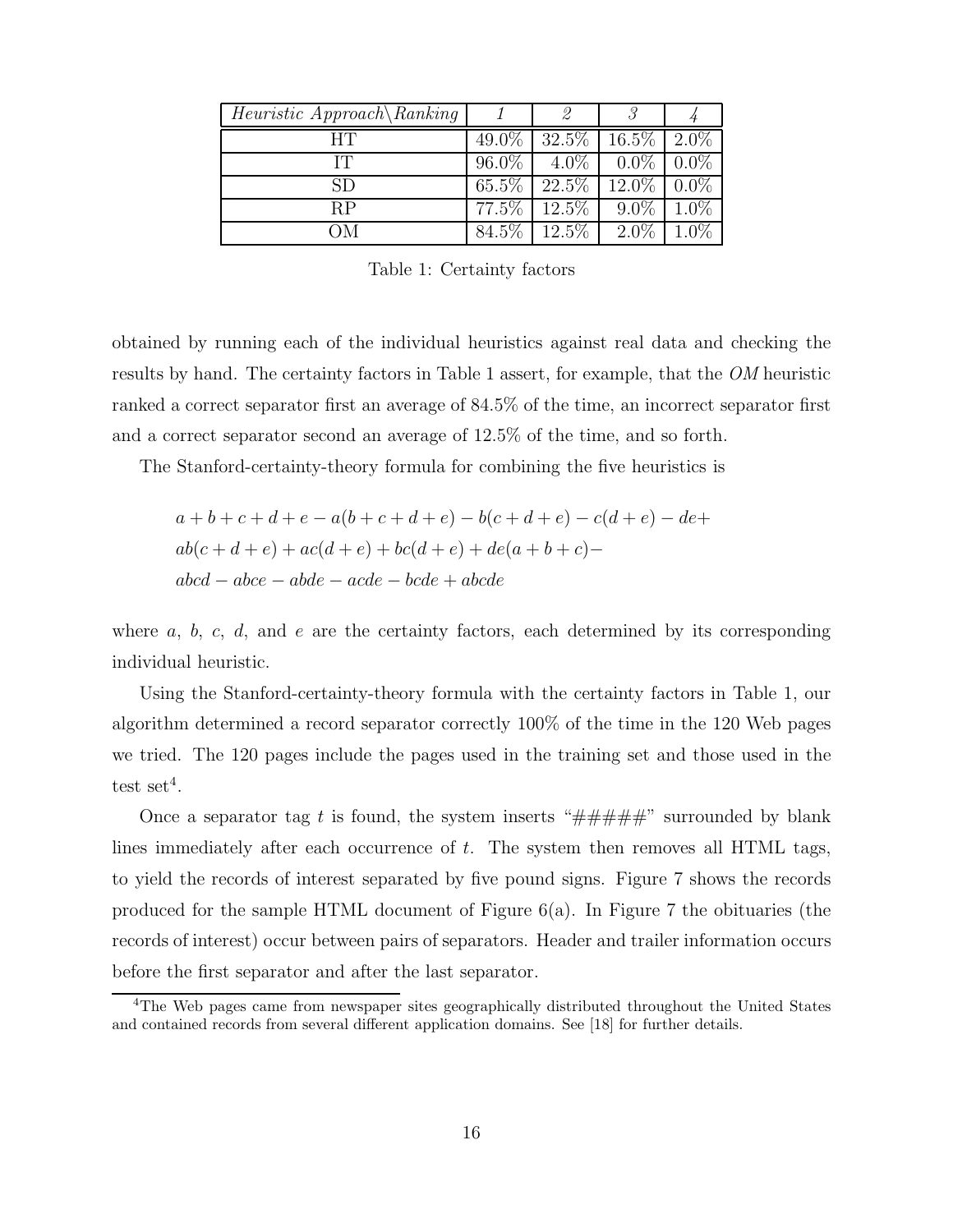Classifieds

```
Funeral Notices
#####
Lemar K. Adamson ...
#####
...
#####
Brian Fielding Frost ...
#####
Leonard Kenneth Gunther ...
#####
...
#####
```
All material is copyrighted.

Figure 7: Obituaries extracted from the HTML document.

#### **3.3 Database Record Generation**

With the output of the ontology parser and the output of the record extractor the system proceeds to populate the database by applying two basic steps for each unstructured record. The first step produces a data-record table containing a set of descriptor/string/position tuples for those constants and keywords recognized in the unstructured record. The second step applies heuristics to this table to construct database tuples.

As Figure 2 shows, the constant/keyword recognizer applies the generated matching rules to an unstructured document to produce a data-record table. Figure 8 gives the first several lines of the data-record table produced from the obituary of Figure 1. Each entry (a line in the table) describes either a constant or a keyword. Fields of an entry are separated by a bar(|). The first field is a descriptor. For constants, the descriptor is an object-set name to which the constant may belong. For keywords, the descriptor is *KEYWORD(x)*, where x is an object-set name to which the keyword may apply. The second field is the constant or keyword found in the document (transformed by substitution rules provided in the data frame). The third field is the starting position of the constant or keyword within the record. The fourth field is the ending position of the constant or keyword. To facilitate processing, the system sorts this table on the third and fourth fields.

We now describe the construction of database tuples from the data-record table. Figure 8 gives insights into (1) the recognition of constants and keywords, and (2) the processing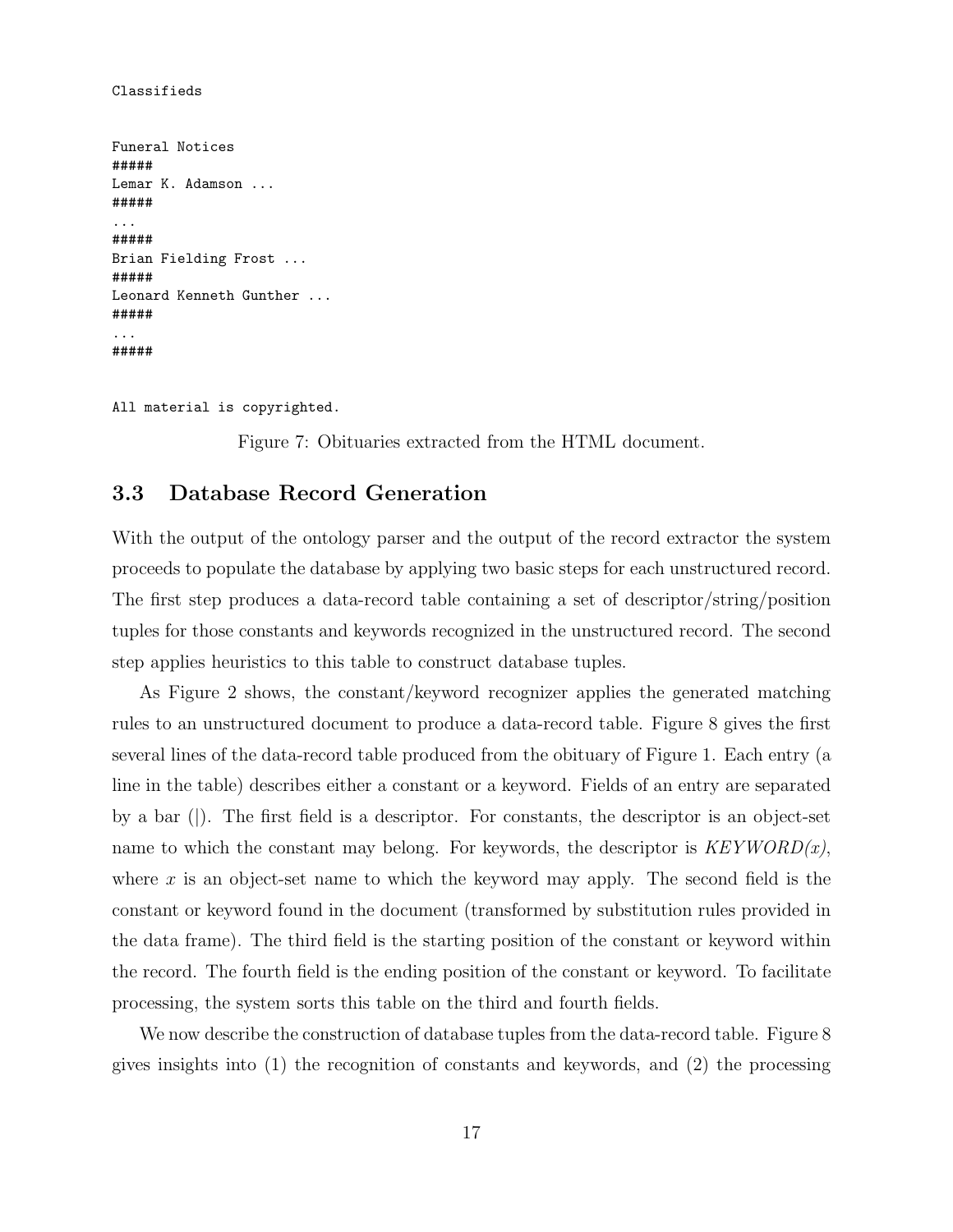```
RelativeName|Brian Fielding Frost|1|20
DeceasedName|Brian Fielding Frost|1|20
RelativeName|Brian Fielding Frost|36|55
DeceasedName|Brian Fielding Frost|36|55
KEYWORD(Age)|age|58|60
Age|41|62|63
KEYWORD(DeathDate)|passed away|66|76
BirthDate|March 7, 1998|96|108
DeathDate|March 7, 1998|96|108
IntermentDate|March 7, 1998|96|108
FuneralDate|March 7, 1998|96|108
ViewingDate|March 7, 1998|96|108
KEYWORD(Relationship)|born August 4, 1956 in Salt Lake City, to|172|212
Relationship|parent|172|212
KEYWORD(BirthDate)|born|172|175
BirthDate|August 4, 1956|177|190
DeathDate|August 4, 1956|177|190
IntermentDate|August 4, 1956|177|190
FuneralDate|August 4, 1956|177|190
ViewingDate|August 4, 1956|177|190
RelativeName|Donald Fielding|214|228
DeceasedName|Donald Fielding|214|228
RelativeName|Helen Glade Frost|234|250
DeceasedName|Helen Glade Frost|234|250
KEYWORD(Relationship)|married|257|263
Relationship|spouse|257|263
...
```
Figure 8: Sample entries in a data-record table.

required by the database-instance generator. We give three examples.

**Example 1.** The first four lines of Figure 8 are the string "Brian Fielding Frost." At this point the string could be either the name of the decedent or the name of the decedent's relative. Since Figure 8 has no keyword for *Deceased Person*, no keyword directly resolves this conflict. The system uses the heuristic that an important item is almost always introduced at the beginning. Using this heuristic the system infers that "Brian Fielding Frost" is the name of the decedent, not the name of one of the decedent's relatives.

**Example 2.** Resolution of conflicts using keywords is common. In Figure 8 consider the resolution of "March 7, 1998" of lines 8 and 9. Is it a death date or a birth date? Since the various dates are all specializations of *Date*, a particular date could be any one of five possible kinds of date. Notice, however, that "passed away", a keyword for *DeathDate*, is only 20 characters away from the beginning of "March 7, 1998". Similarly, "born", a keyword for *BirthDate*, is within two characters of "August 4, 1956". The system uses keyword proximity to resolve these conflicts.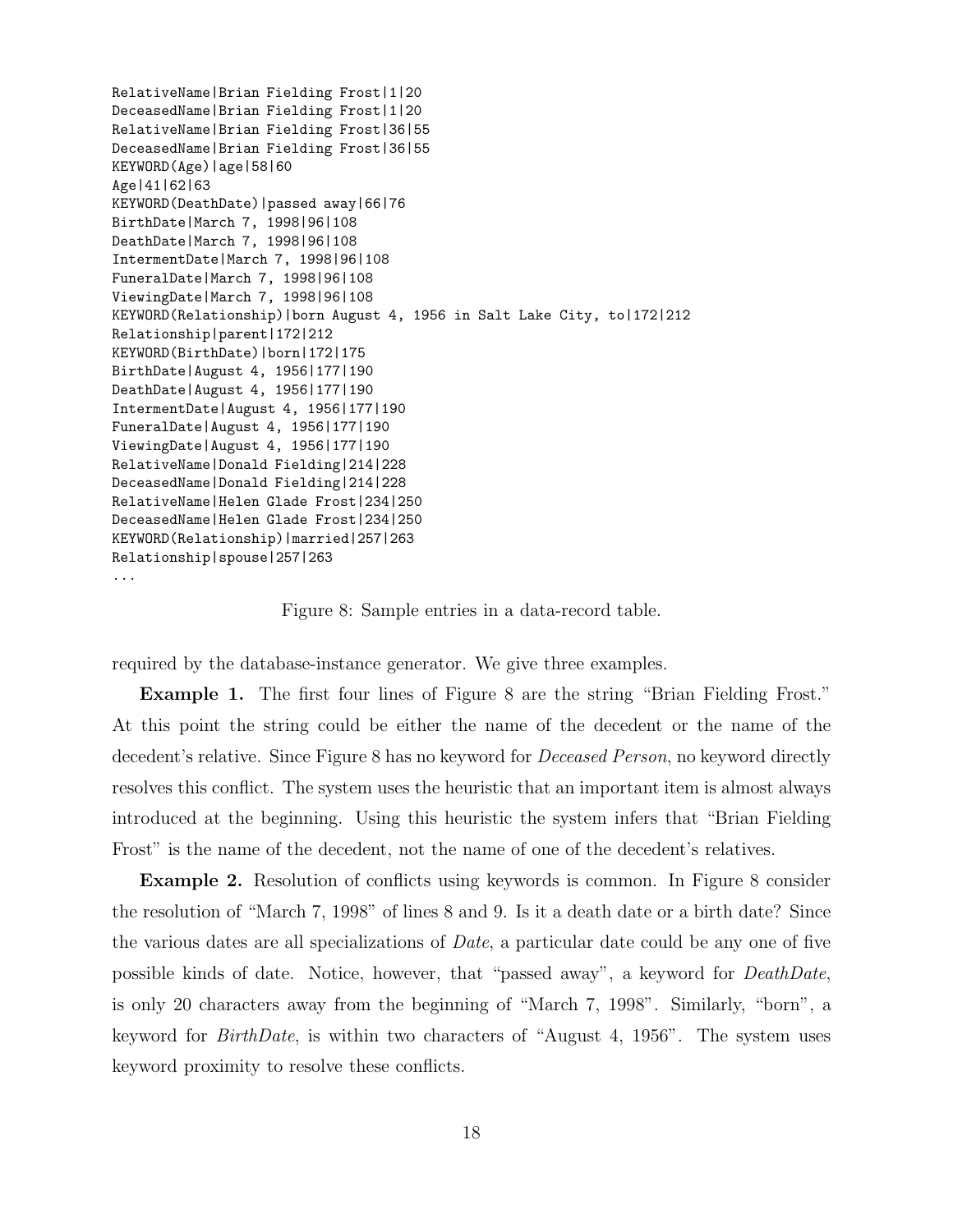```
Object: DeceasedPerson;
Nonlexical: Viewing {ViewingDate, ViewingAddress, ...
Lexical: Date, BirthDate, DeathDate, ...
DeceasedPerson: DeceasedName [1];
DeceasedPerson: Age [0..1];
DeceasedPerson: BirthDate [0..1];
DeceasedPerson: DeathDate [0..1];
DeceasedPerson: Funeral [0..1];
DeceasedPerson: FuneralDate [0..1];
...
Viewing: DeceasedPerson [0..*] has Viewing [1];
Viewing: Viewing [0..1] has ViewingDate [1..*];
...
DeceasedPersonRelationshipRelativeName:
   DeceasedPerson [0..*] has Relationship [1..*] to RelativeName [1];
```
Figure 9: Part of the generated record-level description.

**Example 3.** Consider the phrase of line 13 of Figure 8 "born August 4, 1956 in Salt Lake City, to". Line 13 of Figure 8 indicates that the recognizer tagged this phrase as a keyword for *Relationship*. Line 14 of Figure 8 indicates that the recognizer tagged this same phrase as a *Relationship* constant, with "parent" substituted for the longer phrase. The regular expression that the recognizer uses for "parent" matches "born to" with any number of intervening characters. The *Relationship* data frame states that "born to" is a keyword for a family relationship and is also a possible constant value for the *Relationship* object set, with the substitution "parent". Furthermore, the system observes that "parent" is only two characters before the beginning of the name *Donald Fielding* and twenty-two characters before the beginning of the name *Helen Glade Frost*. It therefore infers that these two people are the parents of the decedent.

The database-instance generator takes the data-record table as input along with a description of the database and constructs tuples for the extracted raw data. Figure 9 gives part of the generated record-level description, and Figure 10 gives part of the generated database scheme. The database-instance generator uses the record-level description to process a single obituary and generate appropriate insert statements for the database scheme.

We now describe the heuristics used by the database-instance generator. These heuristics are motivated by observations about the constraints in the record-level description. We classify constraint-based heuristics as singleton heuristics, functional-group heuristics, and nested-group heuristics.

• *Singleton Heuristics*. For a value that can occur at most once, we use keyword prox-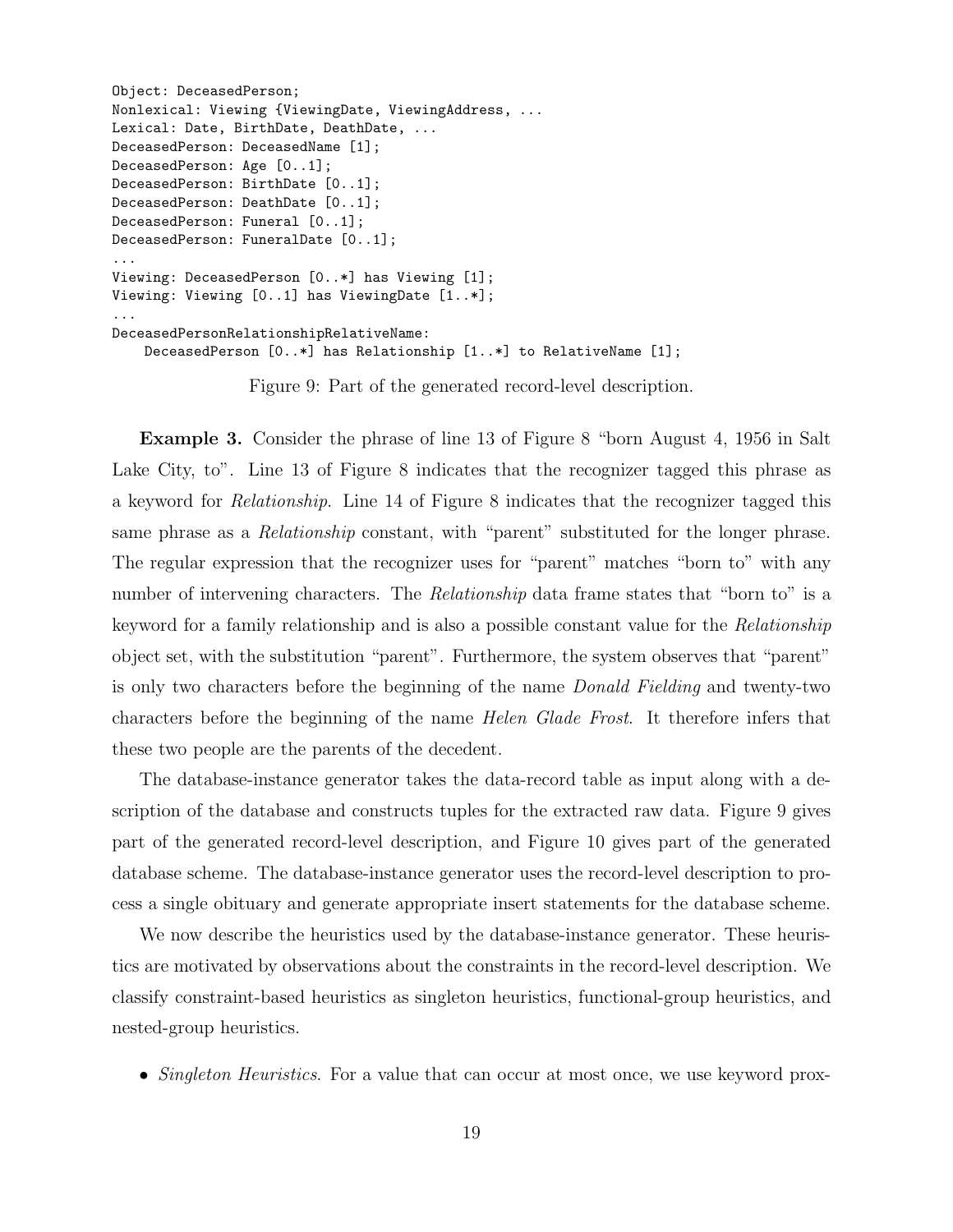```
create table DeceasedPerson (
   DeceasedPerson integer,
   DeceasedName varchar(80),
   Age varchar(4),
   DeathDate varchar(16),
    ...
create table Viewing (
   Viewing integer,
   DeceasedPerson integer,
   ViewingDate varchar(80),
    ...
create table DeceasedPersonRelationshipRelativeName (
   DeceasedPerson integer,
   Relationship varchar(14),
   RelativeName varchar(80))
```
Figure 10: Part of the generated database scheme.

imity to find the best match (if any). example, for the generated data-record table in Figure 8 we match keyword *DeathDate* of line 7 with "March 7, 1998" and keyword *BirthDate* of line 15 with "August 4, 1956", as explained earlier.

For a value that must be present, when keyword proximity fails to find a match, the system chooses the first occurrence of a constant belonging to the corresponding object set. If no such value is present, then the system rejects the record. For our ontology, only the name of the decedent must be found.

Once the system associates a value with a singleton attribute for an object set *S*, it culls the data-record table by removing all other constant entries (1) whose descriptor is *S* or (2) whose position numbers overlap with the constant chosen for *S*. Thus, once the system chooses "March 7, 1998" of position 96 to 108 as the death date, it removes (1) other *DeathDate* entries and (2) all constant entries that overlap the character positions 96-108.

• *Functional-Group Heuristics*. An object set whose objects can occur several times, along with its functionally dependent object sets, constitutes a functional group. In our sample ontology *Viewing* and its functionally dependent attributes constitute such a group. Groups of such data generally occur as a unit within an unstructured document. Thus, the system looks for groups of values in close proximity within the boundaries of a context switch that pertain to the item of interest. Keywords that do not pertain to the item of interest provide boundaries for context switches. For the obituary of Figure 1, there is a *Funeral* context before the viewing information and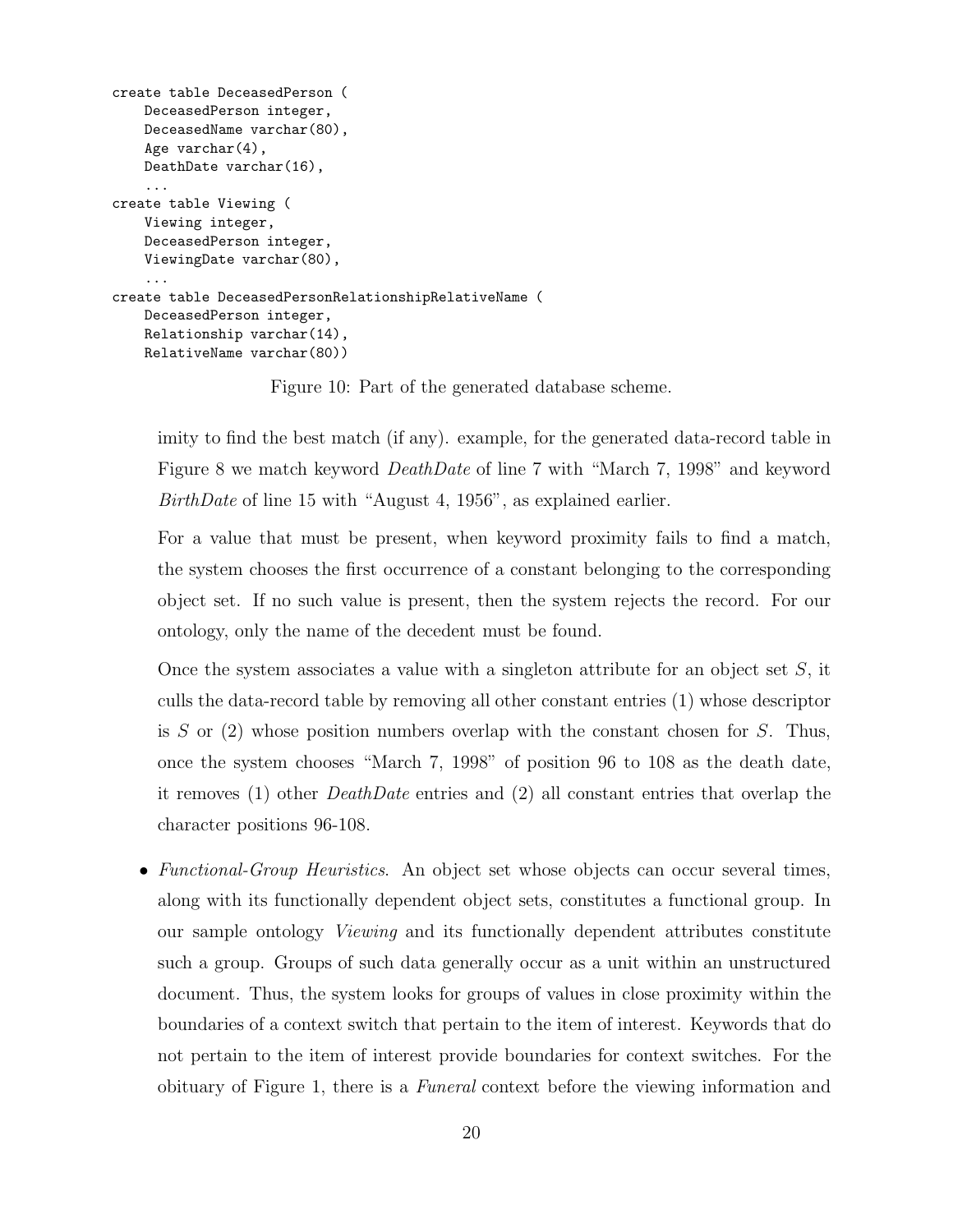an *Interment* context after the viewing information. Within this context the system therefore searches for *ViewingDate* / *ViewingAddress* / *BeginningTime* / *EndingTime* groups.

• *Nested-Group Heuristics*. We use nested-group heuristics to process *n*-ary relationship sets (for  $n > 2$ ). Cardinality constraints can simplify the nesting and can suggest potential orders. The ontology of Figure 3 has an *n*-ary relationship set for capturing family relationships. This particular *n*-ary relationship set has strong cardinality constraints that heuristically guide the nesting. Observe in Figure 3 that for a single obituary, the *n*-ary relationship set connects the decedent to a relative, and *Relative Name* functionally determines the *Relationship*. This suggests that the nesting is likely to be implicit for the decedent and be otherwise hierarchical, with family relationships as roots of subtrees of information. Indeed, the obituaries we considered consistently follow this pattern. In Figure 1 we see "sons" followed by "Jordan", "Travis", and "Bryce"; "brothers" followed by "Donald", "Kenneth", and "Alex"; and "sisters" followed by "Anne" and "Sally".

The result of applying these heuristics to an unstructured obituary record is a set of generated SQL insert statements. For the obituary of Figure 1, our extraction process generated the insert statements of Figure 11. The values extracted are quite accurate, but not perfect, as illustrated by three examples. Example 1: we missed the second viewing address, which happens to have been correctly inserted as the funeral address, but not inserted as the viewing address for the second viewing. Our implementation currently does not allow constants to be inserted in two different places, but we plan to have future implementations allow for this possibility. Example 2: we obtained neither of the viewing dates, both of which can be inferred from "Thursday" and "Friday" in the obituary. Example 3: we did not obtain the full name for sons of the decedent, which can be inferred by common rules for family names. Our implementation currently finds only constants that actually occur in the document. We plan to add procedures to our data frames to do the calculations and inferences needed to obtain better results.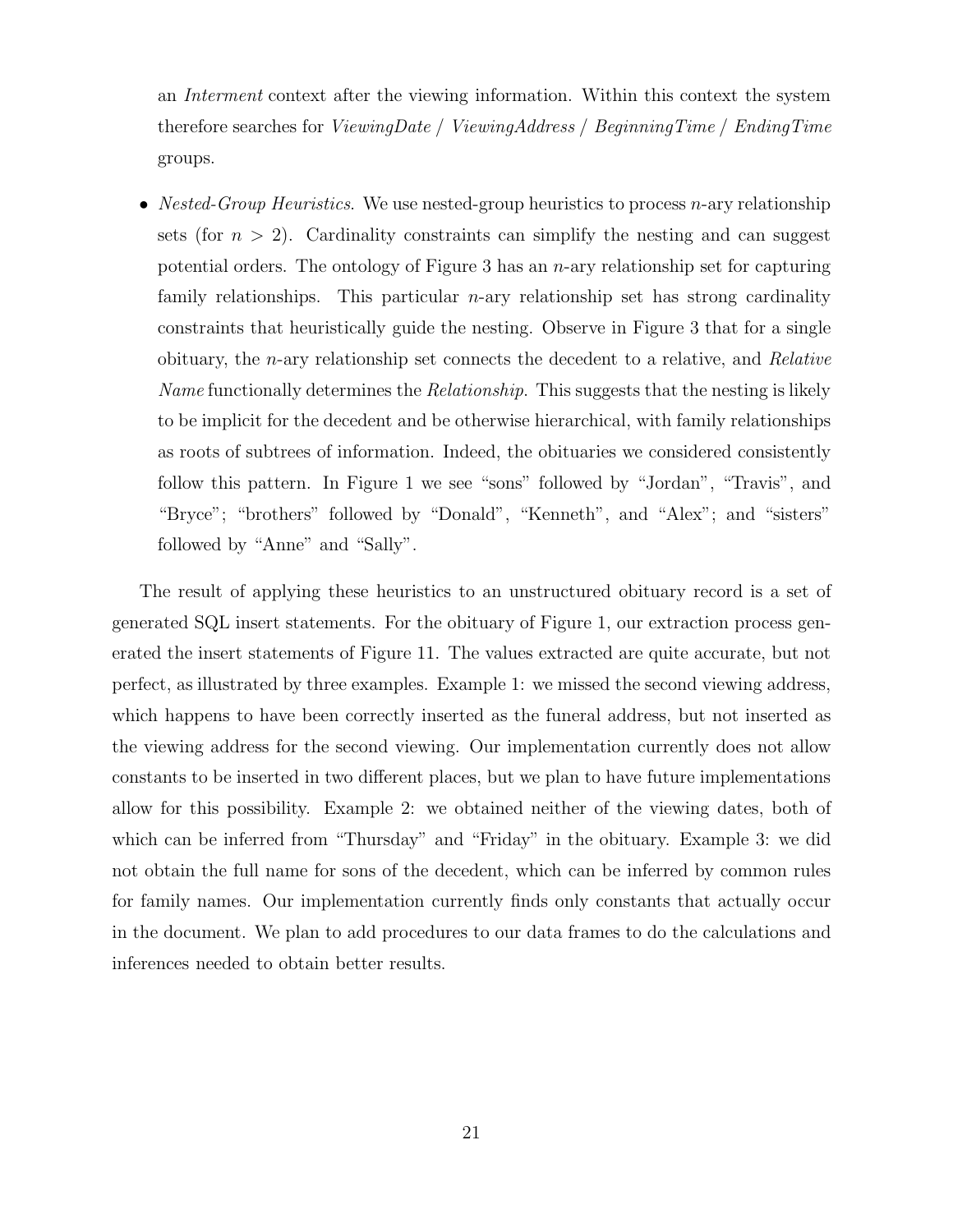```
insert into DeceasedPerson
   values(1001, "Brian Fielding Frost", "41", "March 7, 1998",
    "August 4, 1956", 5001, "March 13, 1998", "350 South 1600 East",
    "12 noon", 0, "", "")
insert into Viewing
   values(7001, 1001, "", "3401 S. Highland Drive", "5", "7 p.m .")
insert into Viewing
    values(9001, 1001, "", "", "10:45", "11:45 a.m.")
insert into DeceasedPersonRelationshipRelativeName
   values(1001, "parent", "Donald Fielding")
insert into DeceasedPersonRelationshipRelativeName
   values(1001, "parent", "Helen Glade Frost")
insert into DeceasedPersonRelationshipRelativeName
   values(1001, "spouse", "Susan Fox")
insert into DeceasedPersonRelationshipRelativeName
   values(1001, "son", "Jordan")
insert into DeceasedPersonRelationshipRelativeName
   values(1001, "son", "Travis")
insert into DeceasedPersonRelationshipRelativeName
   values(1001, "son", "Bryce")
insert into DeceasedPersonRelationshipRelativeName
   values(1001, "brother", "Donald Glade")
insert into DeceasedPersonRelationshipRelativeName
   values(1001, "brother", "Kenneth Wesley")
insert into DeceasedPersonRelationshipRelativeName
   values(1001, "brother", "Alex Reed")
insert into DeceasedPersonRelationshipRelativeName
   values(1001, "sister", "Anne Elkins")
insert into DeceasedPersonRelationshipRelativeName
   values(1001, "sister", "Sally Britton")
insert into DeceasedPersonRelationshipRelativeName
    values(1001, "son", "Michael Brian Frost")
```
Figure 11: Generated SQL insert statements.

## **4 Results**

For our test data, we took 38 obituaries from a Web page provided by the *Salt Lake Tribune* (www.sltrib.com) and 90 obituaries from a Web page provided by the *Arizona Daily Star* (www.azstarnet.com). Before running our extraction processor on these obituaries, we trained the system on several dozen other obituaries from these two newspapers. Based on this training set, we made a number of adjustments to the ontology. We then applied our developed application ontology to the test sets and obtained the results in Table 2 for the *Salt Lake Tribune* and in Table 3 for the *Arizona Daily Star.* 

As Tables 2 and 3 show, we counted the numberof facts (attribute values) in the test-set documents. Consistent with our implementation, which only extracts explicit constants, we counted a string as being correct if we extracted the constant as it occurred in the text.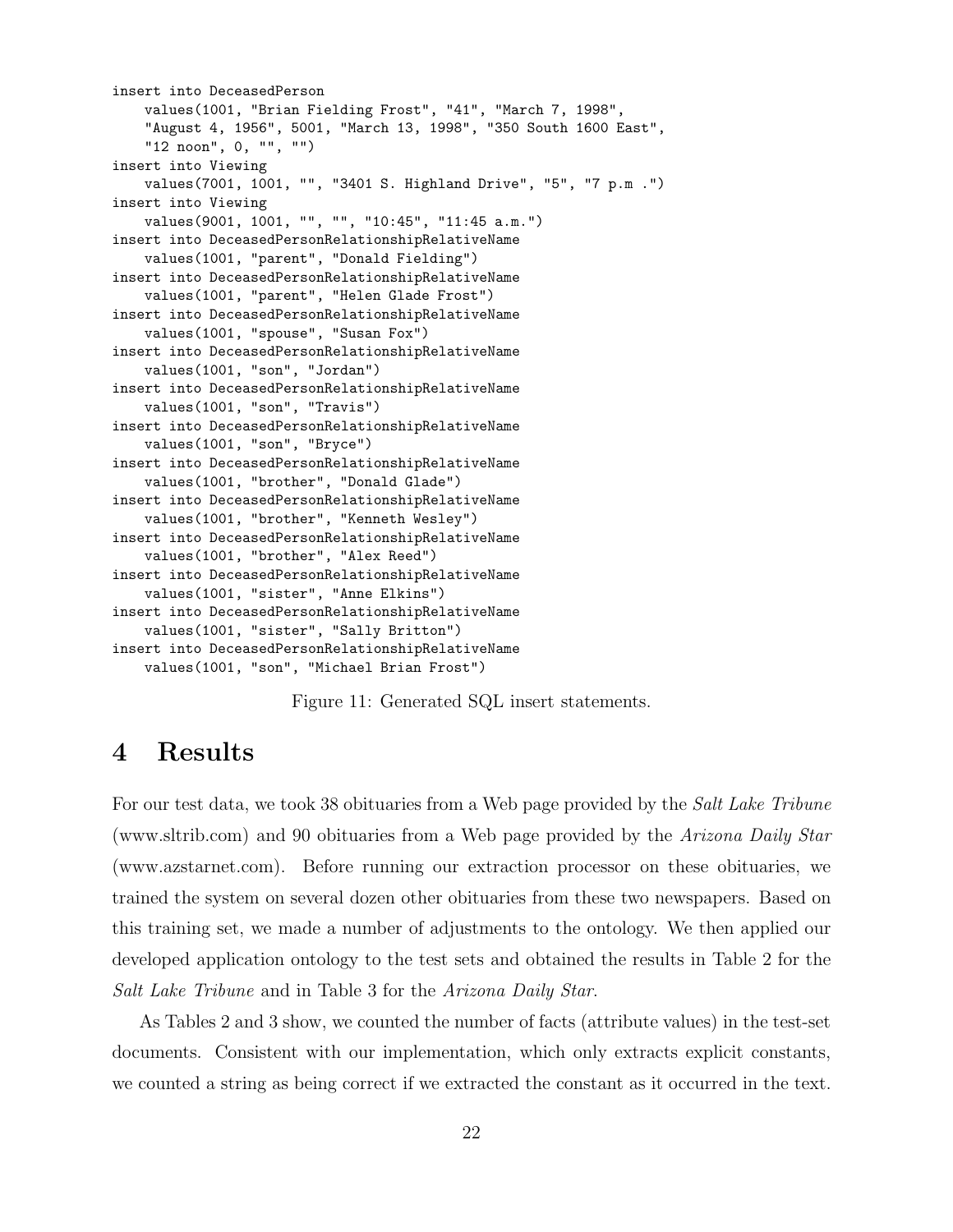|                         | Number of       | Number of Facts     | Number of Facts      | Recall  | Precision |
|-------------------------|-----------------|---------------------|----------------------|---------|-----------|
|                         | Facts in Source | Declared Correctly  | Declared Incorrectly | Ratio   | Ratio     |
|                         |                 | + Partially Correct |                      |         |           |
| DeceasedPerson          | 38              | 38                  | $\overline{0}$       | 100%    | 100%      |
| DeceasedName            | 38              | $23 + 15$           | $\boldsymbol{0}$     | 100%    | 100%      |
| Age                     | 22              | 20                  | 1                    | 91%     | 95%       |
| BirthDate               | 30              | 30                  | 1                    | $100\%$ | 97%       |
| DeathDate               | 33              | 31                  | $\theta$             | 94%     | 100%      |
| FuneralDate             | 24              | 22                  | $\overline{0}$       | 92%     | 100%      |
| FuneralAddress          | 25              | 24                  | $\mathbf{1}$         | $96\%$  | $96\%$    |
| FuneralTime             | 29              | 28                  | $\theta$             | 97%     | 100%      |
| IntermentDate           | $\theta$        | $\theta$            | $\overline{0}$       | NA      | NA        |
| <b>IntermentAddress</b> | 4               | $\overline{4}$      | $\overline{0}$       | 100%    | $100\%$   |
| Viewing                 | 29              | 27                  | 1                    | 93%     | 96%       |
| ViewingDate             | 10              | $\overline{7}$      | $\overline{0}$       | 70%     | 100%      |
| ViewingAddress          | 17              | 13                  | $\theta$             | 76%     | 100%      |
| BeginningTime           | 32              | 28                  | $\overline{0}$       | 88%     | 100%      |
| EndingTime              | 29              | 26                  | $\overline{0}$       | $90\%$  | 100%      |
| Relationship            | 453             | $359 + 9$           | 29                   | 81\%    | 93%       |
| RelativeName            | 453             | $322 + 75$          | 159                  | 88%     | 71%       |

Table 2: *Salt Lake Tribune* Obituaries

Table 3: *Arizona Daily Star* Obituaries

|                      | Number of       | Number of Facts     | Number of Facts      | Recall | Precision |
|----------------------|-----------------|---------------------|----------------------|--------|-----------|
|                      | Facts in Source | Declared Correctly  | Declared Incorrectly | Ratio  | Ratio     |
|                      |                 | + Partially Correct |                      |        |           |
| DeceasedPerson       | 90              | 90                  | $\theta$             | 100%   | 100%      |
| DeceasedName         | 90              | $80 + 10$           | 0                    | 100%   | 100%      |
| Age                  | 73              | 63                  | $\mathbf{1}$         | 86%    | 98%       |
| <b>Birthdate</b>     | 26              | $\overline{25}$     |                      | $96\%$ | $96\%$    |
| DeathDate            | 86              | 72                  |                      | 84\%   | $99\%$    |
| FuneralDate          | 45              | 43                  | 3                    | $96\%$ | $93\%$    |
| FuneralAddress       | 33              | $\overline{27}$     | 6                    | 82\%   | 82\%      |
| FuneralTime          | 50              | 46                  | 7                    | 92%    | 87\%      |
| <b>IntermentDate</b> |                 | $\mathbf 1$         | $\overline{0}$       | 100%   | 100%      |
| IntermentAddress     | $\theta$        | $\theta$            |                      | NA     | $0\%$     |
| Viewing              | 29              | $28\,$              | $\overline{0}$       | 97%    | 100%      |
| ViewingDate          | 25              | $\overline{25}$     | $\overline{0}$       | 100%   | 100%      |
| ViewingAddress       | 21              | $20\,$              | $\overline{0}$       | 95%    | 100%      |
| BeginningTime        | 29              | 27                  |                      | 93%    | 96%       |
| EndingTime           | 22              | 21                  | $\overline{0}$       | 95%    | $100\%$   |
| Relationship         | 626             | $566 + 11$          | 20                   | $92\%$ | 97%       |
| RelativeName         | 626             | $446 + 150$         | 211                  | 95%    | 74%       |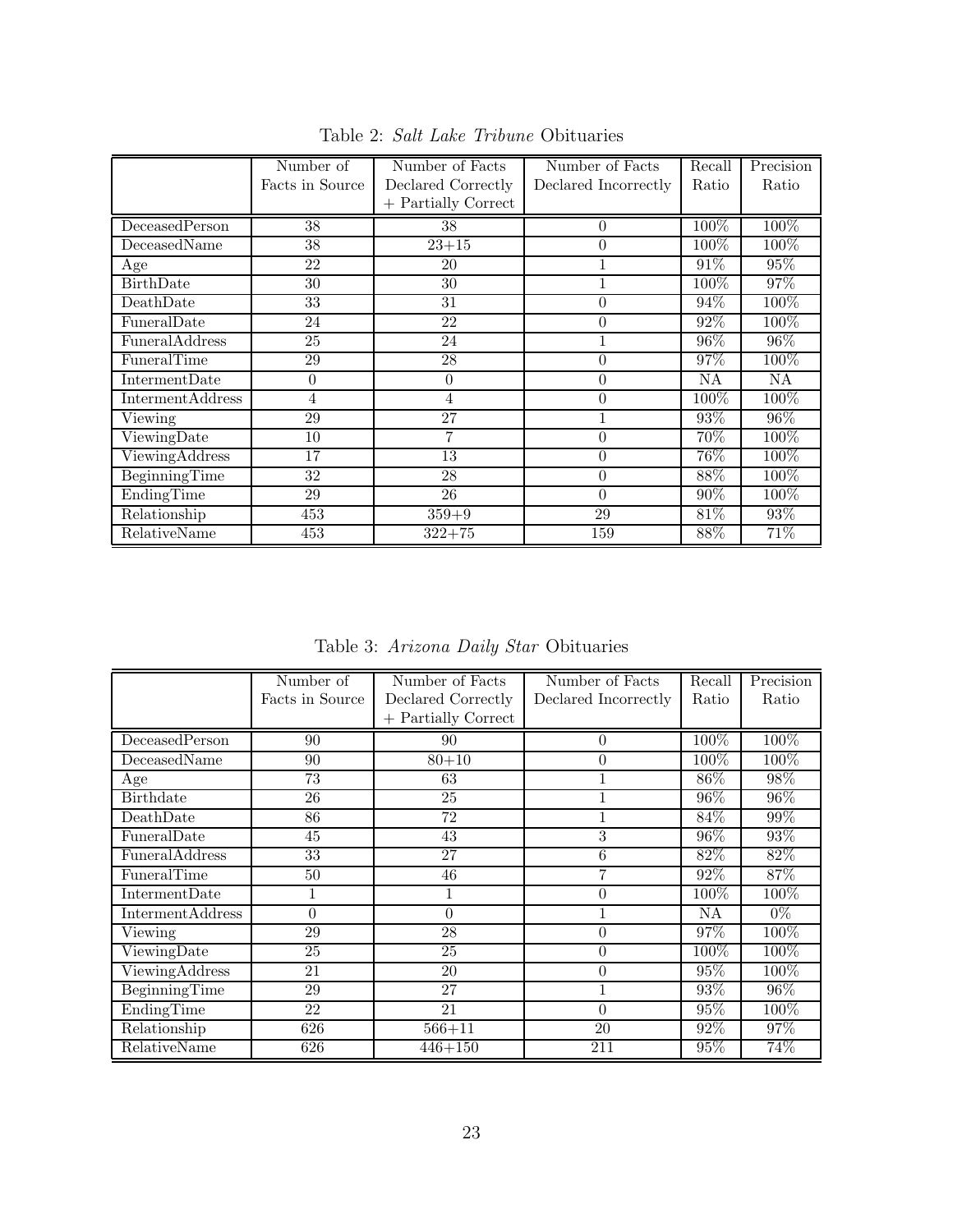With this understanding, counting was basically straightforward. For names, however, we often only obtained partial names, even when more of the name was present. Because our name lexicon was incomplete and because our name-extraction expressions were not rich, we sometimes missed part of a name or split a single name into two. We list the count for these cases after the  $+$  in the *Declared Correctly* column. Partial names also caused most of the problem for the large number of incorrectly identified relatives. With a more accurate and complete lexicon and with richer name-extraction expressions, we believe that we could achieve much higher precision.

In information retrieval, *recall* is the ratio of the number relevant documents retrieved to the total number of relevant documents, and *precision* is the ratio of the number of relevant documents retrieved to the total number of documents retrieved [19]. We compute our recall and precision ratios replacing "documents" by "facts." If *N* is the numberof facts in the source,  $C$  is the number of facts declared correctly, and  $I$  is the number declared incorrectly, then the recall ratio is  $\frac{C}{N}$ , and the precision ratio is  $\frac{C}{C+I}$ .

Several comments about our results are in order. Nonlexical object sets are generally easier to identify correctly because they are represented by surrogate identifiers generated by the system. Forexample, a *Deceased Person* is always generated for an obituary record, and consequently the results for that set are 100% precision and recall. For other nonlexical object sets such as *Viewing*, the system generates a surrogate nonlexical object when it infers the presence of one of the associated lexical objects (e.g. *Viewing Date*, *Viewing Address*, *Beginning Time*, or *Ending Time*). Thus, misses in the nonlexical object sets result from misses in the associated lexical object sets. If the system infers a viewing date, it must also infer a viewing, so if the viewing date is incorrect, the system may infer the presence of a viewing that does not exist. Likewise, if the system incorrectly fails to infer all the lexical viewing information in an obituary (i.e. viewing date, address, starting time, and ending time), it will also fail to infera viewing that actually does exist.

Lexical object sets are divided into bounded and unbounded sets. Bounded sets include *Age*, various dates (e.g. *Birth Date*, *Death Date*), several times (e.g. *Funeral Time*), and *Relationship*. Even though these sets could theoretically be infinite, they are practically quite finite and also predictable. In today's world, an age in years will probably be an integer from 1 to 100, and perhaps up to 120, but certainly no more than 140. Date and time objects are richer than age objects, but they usually appear in well-defined forms, such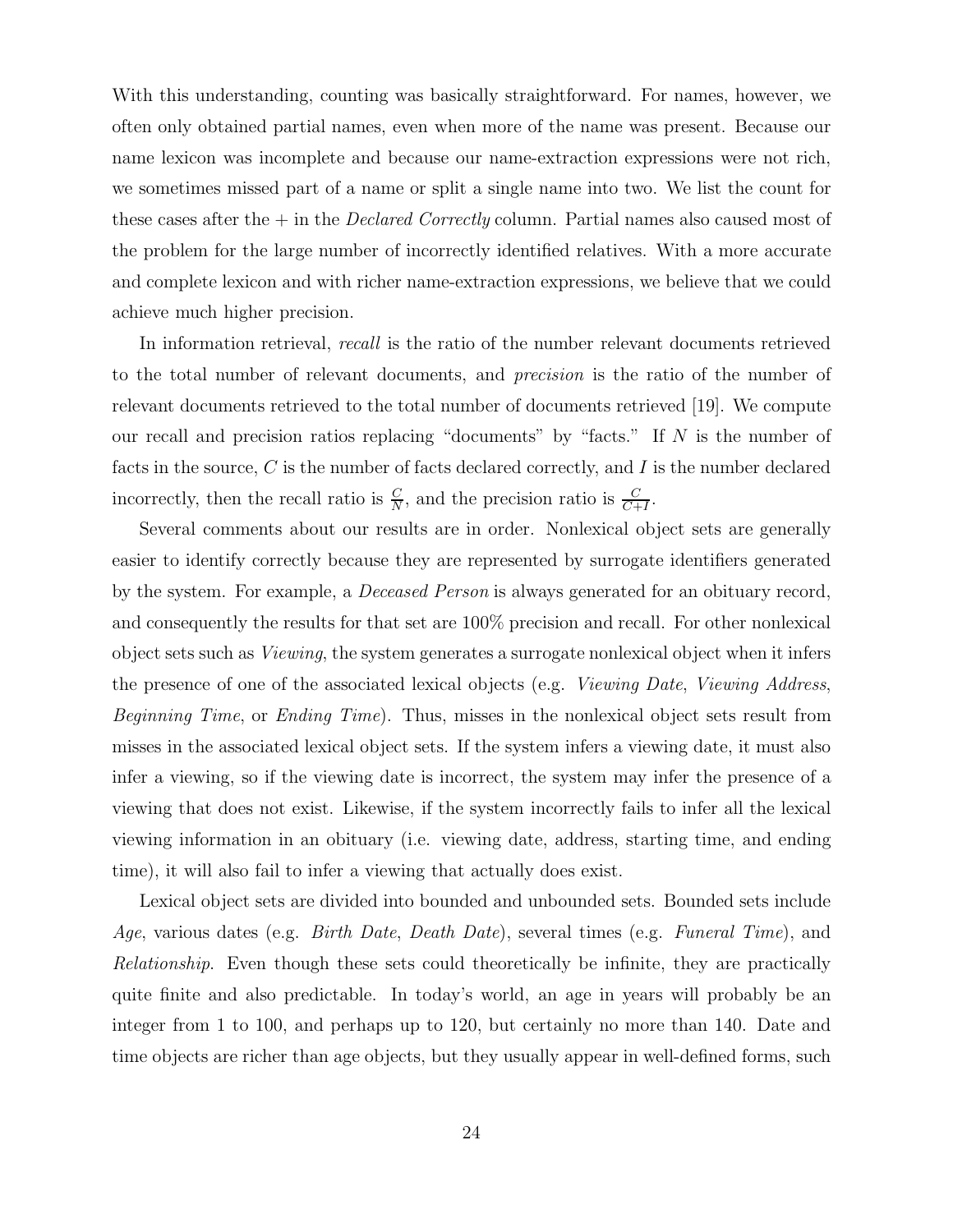as "March 23, 1998" or "6:00p.m." We can specify regular expressions to match bounded sets with a high degree of accuracy.

Errors in the bounded sets sometimes resulted from insufficiently general regular expressions. (Based on our current obituary ontology, we would miss times expressed on a 24-hour clock such as "19:30".) Such omissions are easily corrected by editing the ontology. Other errors in the bounded sets resulted from incorrectly categorizing a constant that was correctly extracted. For example, due to incomplete understanding of context, a funeral time was sometimes confused with a viewing time. Correcting this kind of error requires a careful analysis of context keywords. *Relationship* is a particularly interesting bounded set. Consider the phrase "was a member of the Daughter of the Nile and Eastern Star," which appeared in one of the obituaries. Our system inferred a parent relationship from the phrase "Daughter of," and it found "Star" in the name lexicon and thus inferred that "Star" was a parent of the decedent. Using our current architecture, there is no easy way to avoid this kind of incorrect inference.

Unbounded sets include names and addresses; it is much more difficult to specify regular expressions for unbounded sets. For this reason we incorporated lexicons into our architecture. However, as we show below, lexicons are subject to local variation, are difficult to specify completely, and still are subject to overlap and ambiguity (e.g. "May" is a month, a first name, a last name, and a place name). Names and addresses were the most difficult elements for our architecture to extract correctly, in part because of the considerable overlap between domains. For example, "Lombard Junior High" led to the inference that "Lombard" was a grandson of the decedent. We also encountered considerable variety in the way person names were expressed. Larger training sets would help solve the format variety problem. Improved context information would reduce misclassification of place names and person names; this is a more difficult problem. Improved results for unbounded sets would require larger training sets and a greater ontology-tuning effort.

This first experiment applied the ontology to a limited corpus of test obituaries from two different sources. In order to demonstrate the robustness of the approach and the general applicability of this ontology<sup>5</sup>, we undertook a second experiment of greater quantitative and qualitative scope.

In the second experiment we collected a new corpus of obituaries which exemplified

<sup>&</sup>lt;sup>5</sup> and at the suggestion of one of the anonymous referees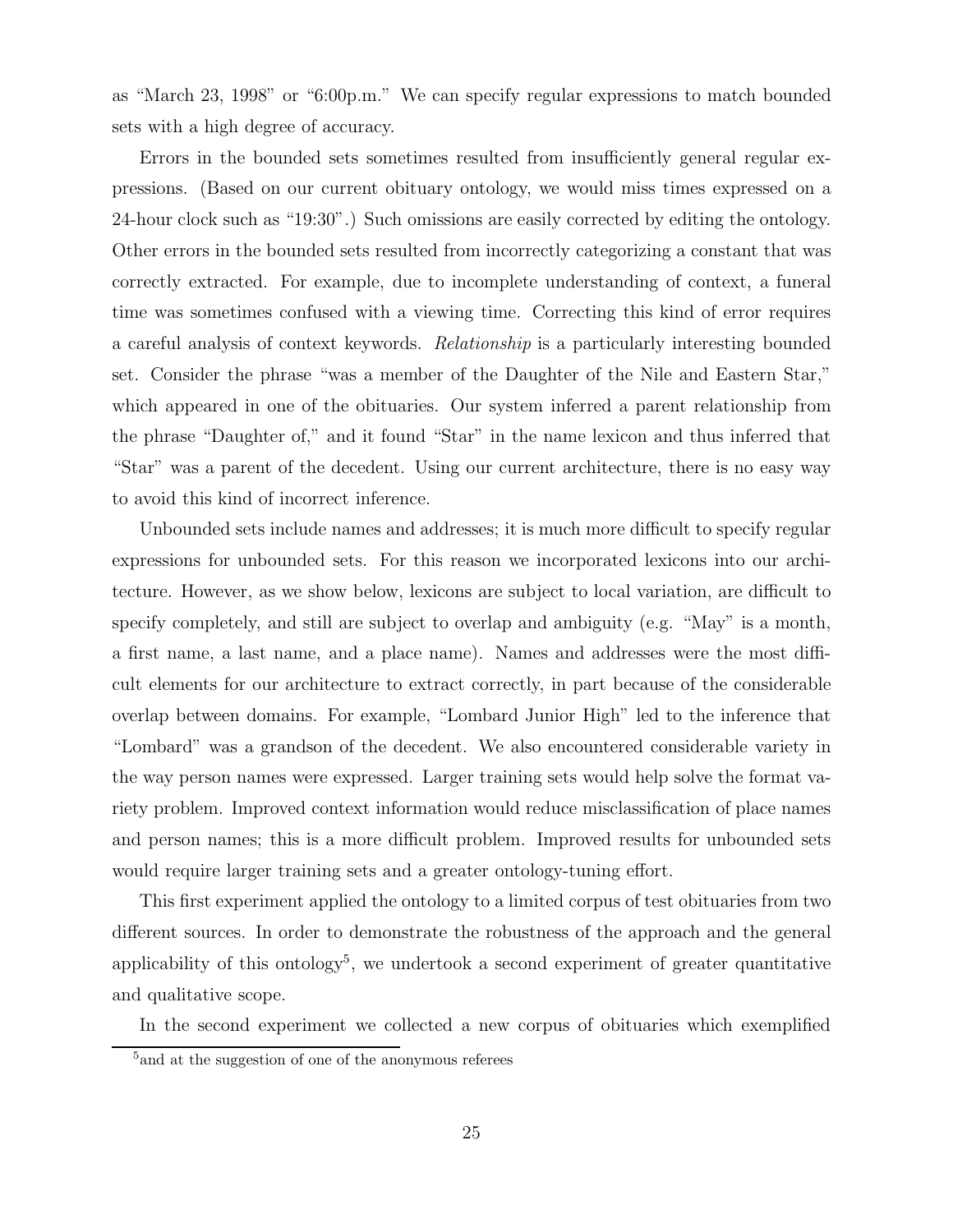wider variability in style and content. First, we identified sources (in this case online newspapers) throughout the world that published local obituaries in English<sup>6</sup>. We chose six widely-dispersed American sources and four sources from other countries. From each of these ten sources eleven obituaries were randomly selected. Sometimes the same obituary happened to be selected more than once, so duplicates were discarded. The result was a corpus of 97 obituaries.

Without modifying the program or the ontology to treat this new corpus, and without editing the content of the individual obituaries, we submitted the new corpus to the extraction processor. The results for key facts are presented in Table 4. To summarize, performance in identifying crucial items (i.e. the decedent's name, age, death date and birth date) compared favorably with the first experiment's results.

Some interesting results emerged from this second experiment. Given the fact that the second corpus reflected a wider cultural context, there were key words and patterns that the ontology was not prepared to handle: terms for ceremonial events such as "Tenth Day Kriya" (India), "obsequies" and "cortege" (Sri Lanka), various date and address formats, the use of parenthetical or quoted nicknames and maiden names for the decedent (e.g. Edward J. "Butch" O'Hotto), and the use of different euphemisms for death ("expired", "at rest"). More problematic was the fact that the name dictionary was inadequate to handle the Maori, Sri Lankan, Hispanic, and Indian names that the extractor encountered. There were also editing-related stylistic idiosyncrasies (e.g. the use of "w/o" for "wife of") that were evident in the new corpus.

It is important to note, however, that all of these shortcomings can be addressed within our current approach. The solution involves extending the ontology's stock of patterns, specifying the new constructions in the regular-expression formalism we currently use, and extending the name lexicon. This effort reduces to an exercise in cultural localization for the domain in question.

As a final note, we observe that since our precision and recall numbers only measure individual fields, in the future we should also work on a metric for extracted data quality in the aggregate. For example, how complete are the extracted records in total, rather than just individual fields? Did the extraction problems tend to cluster within certain obituaries, or were they evenly spread out among all records? More aggregate quality

 $6$ The second corpus and associated Web links can be obtained by contacting the authors.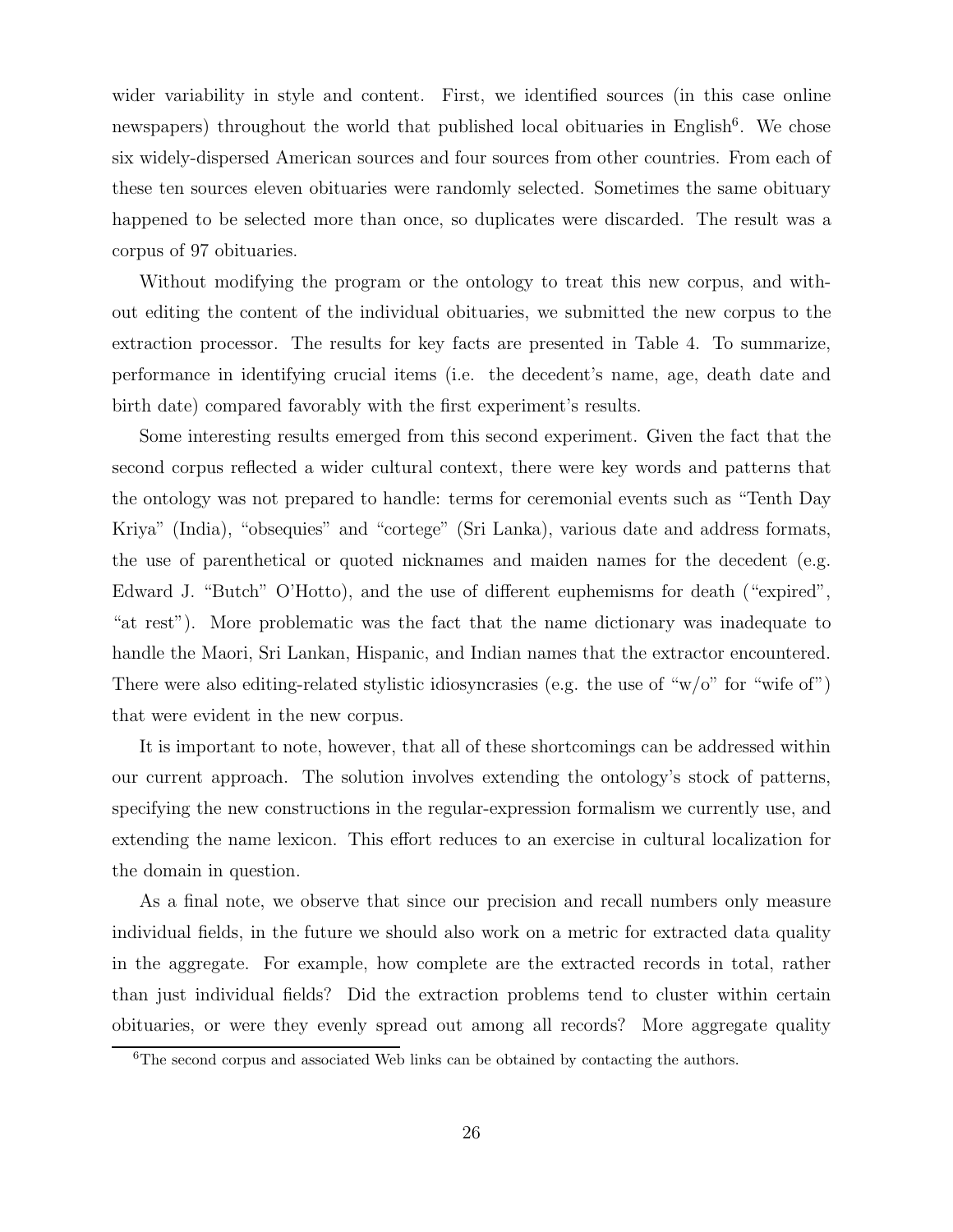| Location       | Name        | Age           | Deathdate     | <b>Birthdate</b> |
|----------------|-------------|---------------|---------------|------------------|
| New Zealand    | $4 - 5 - 0$ | $6 - 0 - 3$   | $6 - 1 - 2$   | $7 - 0 - 2$      |
| Ohio           | $7 - 4 - 0$ | $11 - 0 - 0$  | $11 - 0 - 0$  | $8 - 0 - 3$      |
| New Hampshire  | $5 - 6 - 0$ | $10-0-1$      | $10-0-1$      | $9 - 0 - 2$      |
| New Mexico     | $3 - 7 - 0$ | $10-0-0$      | $10-0-0$      | $6 - 0 - 4$      |
| Sri Lanka      | $0 - 7 - 3$ | $5 - 0 - 5$   | $7-0-3$       | $9-0-1$          |
| Maine          | $4 - 6 - 0$ | $10-0-0$      | $10-0-0$      | $9 - 0 - 1$      |
| <b>Ireland</b> | $6-4-0$     | $9 - 0 - 1$   | $9 - 0 - 1$   | $10-0-0$         |
| Minnesota      | $0 - 9 - 0$ | $8-0-1$       | $9-0-0$       | $9-0-0$          |
| Florida.       | $8 - 1 - 1$ | $10-0-0$      | $10-0-0$      | $10-0-0$         |
| India          | $0 - 1 - 6$ | $4 - 0 - 3$   | $0 - 0 - 7$   | $4 - 0 - 3$      |
| Totals         | $37-50-10$  | $82 - 1 - 14$ | $82 - 1 - 14$ | $81 - 0 - 16$    |

Table 4: Selected results from processing the second corpus of obituaries.

Each cell reports (in sequence) the number of correct, partial, and incorrect matches.

information would help us in adjusting our extraction heuristics.

# **5 Conclusions**

We have described a conceptual-modeling approach to extract and to structure data from the Web. The approach described fully automates wrapper generation for Web documents that are rich in data, narrow in ontological breadth, and have multiple records on a single page. Instead of using page structure or HTML format as a guide to extracting data, we used a predefined ontological model instance for the chosen application. An application ontology provided the relationships among the objects of interest, the cardinality constraints for these relationships, a description of the possible strings that can populate various sets of objects, and possible context keywords to help match values with object sets. To prepare unstructured documents for comparison with the ontology, we provided a means to identify the records of interest on a Web page. With the ontology and record extractor in place, we automatically extracted records and fed them to a processor that heuristically matched them with the ontology to populate a database with the extracted data.

The results we obtained for our obituary example are encouraging. Because of the richness of the ontology, we had initially expected much lower recall and precision ratios. Achieving about 90% recall and 75% precision for names and 95% precision elsewhere was a pleasant surprise.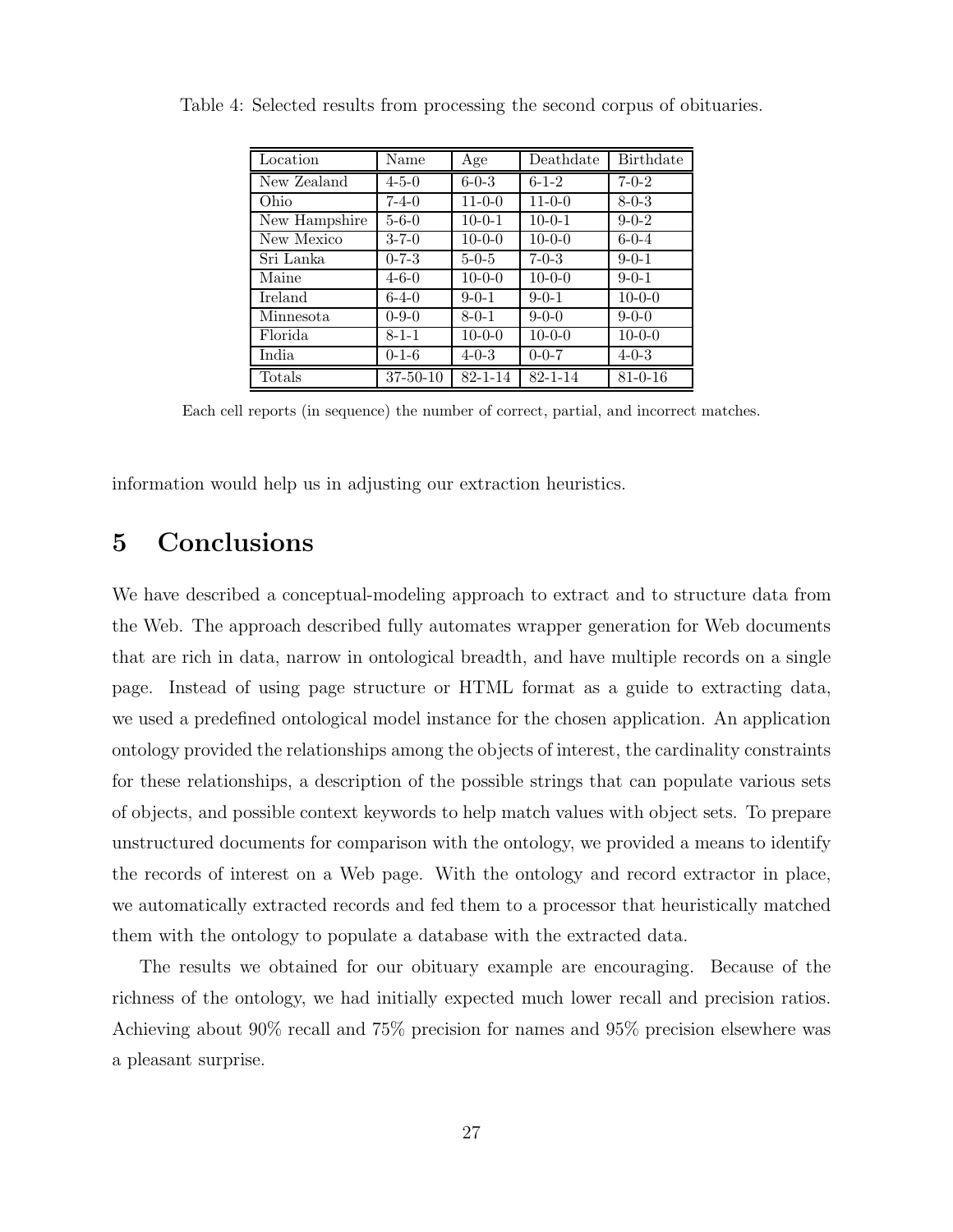Although we have accomplished our goal of showing that our conceptual-modeling approach to information extraction has promise, much remains to be done. We mention seven items of future work: (1) using an ontological approach to find and classify Web pages of interest for a given application ontology, (2) strengthening our heuristics for unstructured record identification, (3) using the application ontology to design more sophisticated ways to identify records of interest both within a page or on a set of related pages, (4) improving our heuristics to identify attribute-value pairs and to construct database tuples, (5) adding richer data conversions to our data frames, (6) providing a means to do inferencing so that inferred data, as well as extracted data, can be inserted into the database, and (7) using more extensive quality metrics.

Our tools and related papers are available from our Web site, www.deg.byu.edu. Our current implementation uses a mixture of Perl, Java, and C++ code. Future implementation work will be done primarily in Java.

### **References**

- [1] Abiteboul, S., Cluet, S., Christophides, V., Milo, T., Moerkotte, G., Siméon, J.: Querying documents in object databases. International Journal on Digital Libraries **1** (1997) 5–9
- [2] Abiteboul, S., Quass, D., McHugh, J., Widom, J., Wiener, J.: The Lorel query language for semistructured data. International Journal on Digital Libraries **1** (1997) 66–88
- [3] Adelberg, B.: NoDoSE—a tool for semi-automatically extracting structured and semistructured data from text documents. Proc. 1998 ACM SIGMOD International Conference on Management of Data. (1998) 283–294
- [4] Apers, P.: Identifying internet-related database research. Proc. 2nd International East- West Database Workshop (1994) 183–193
- [5] Arocena, G., Mendelzon, A.: WebOQL: restructuring documents, databases and webs. Proc. Fourteenth International Conference on Data Engineering (1998)
- [6] Ashish, N., Knoblock, C.: Wrapper generation for semi-structured internet sources. SIGMOD Record **26** (1997) 8–15
- [7] Atzeni, P., Mecca, G., Merialdo, P.: To weave the Web. Proc. Twenty-third Interna- tional Conference on Very Large Data Bases (1997) 206–215
- [8] Atzeni, P., Mecca, G.: Cut and paste. Proc. PODS'97 (1997) 144–153
- [9] Buneman, P., Davidson, S., Hillebrand, G., Suciu, D.: A query language and optimization techniques for unstructured data. Proc. SIGMOD'96 (1996) 505–516
- [10] Chawathe, S., Garcia-Molina, H., Hammer, J., Ireland, K., Papakonstantinou, Y., Ullman, J., Widom, J.: The TSIMMIS project: integration of heterogeneous information sources. IPSJ Conference (1994) 7–18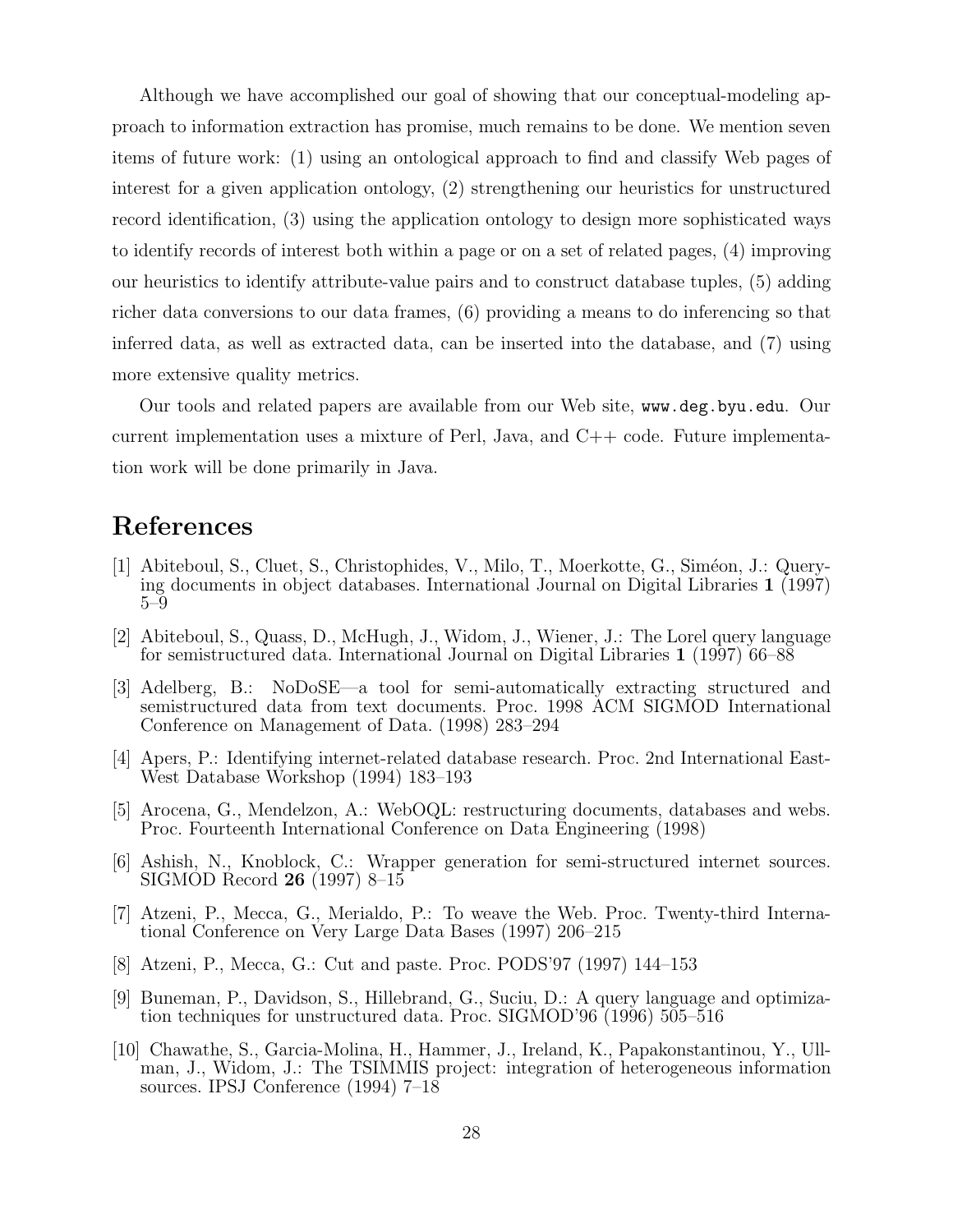- [11] Cowie, J., Lehnert, W.: Information extraction. Communications of the ACM **39** (1996) 80–91
- [12] Delcambre, L., Maier, D., Reddy, R., Anderson, L.: Structured maps: modeling explicit semantics over a universe of information. International Journal on Digital Libraries **1** (1997) 20–35
- [13] Doorenbos, R., Etzioni, O., Weld, D.: A scalable comparison-shopping agent for the World-Wide Web. Proc. First International Conference on Autonomous Agents (1997) 39–48
- [14] Embley, D.: Programming with data frames for everyday data items. Proc. 1980 Na- tional ComputerConference (1980) 301–305
- [15] Embley, D., Kurtz, B., Woodfield, S.: Object-oriented Systems Analysis: A Model-Driven Approach. (Prentice Hall, 1992)
- [16] Embley, D., Campbell, D., Smith, R., Liddle, S.: Ontology-based extraction and structuring of information from data-rich unstructured documents. Proc. Conference on Information and Knowledge Management (CIKM'98) (1998) 52–59
- [17] Embley, D., Campbell, D., Smith, R., Liddle, S.: A Conceptual-modeling approach to extracting data from the Web. Proc. 17th International Conference on Conceptual Modeling (ER'98) (1998) 78–91
- [18] Embley, D., Jiang, S., Ng, Y.-K.: Record-boundary discovery in Web documents. Proc. 1999 ACM SIGMOD International Conference on Management of Data. (1999), to appear.
- [19] Frakes, W., Baeza-Yates, R.: Information Retrieval: Data Structures & Algorithms. (Prentice Hall, 1992)
- [20] Gupta, A., Harinarayan, V., Rajaraman, A.: Virtual database technology. SIGMOD Record **26** (1997) 57–61
- [21] Hammer, J., Garcia-Molina, H., Cho, J., Aranha, R., Crespo, A.: Extracting semistructured information from the Web. Proc. Workshop on Management of Semistructured Data (1997)
- [22] Konopnicki, D., Shmueli, O.: W3QS: a query system for the world-wide Web. Proc. Twenty-first International Conference on Very Large Data Bases (1995) 54–65
- [23] Kushmerick, N., Weld, D., Doorenbos, R.: Wrapper induction for information extrac- tion. Proc. 1997 International Joint Conference on Artificial Intelligence (1997) 729–735
- [24] Lakshmanan, L., Sadri, F., Subramanian, I.: A declarative language for querying and restructuring the Web. Proc. 6th international workshop on research issues in data engineering, RIDE'96 (1996)
- [25] Liddle, S., Embley, D., Woodfield, S.: Unifying modeling and programming through an active, object-oriented, model-equivalent programming language. Proc. Fourteenth International Conference on Object-Oriented and Entity-Relationship Modeling (1995) 55–64
- [26] Luger, G.F., Stubblefield, W.A.: Artificial Intelligence: Structures and Strategies for Complex Problem Solving, Third Edition. Addison Wesley Longman, Inc., (1998)